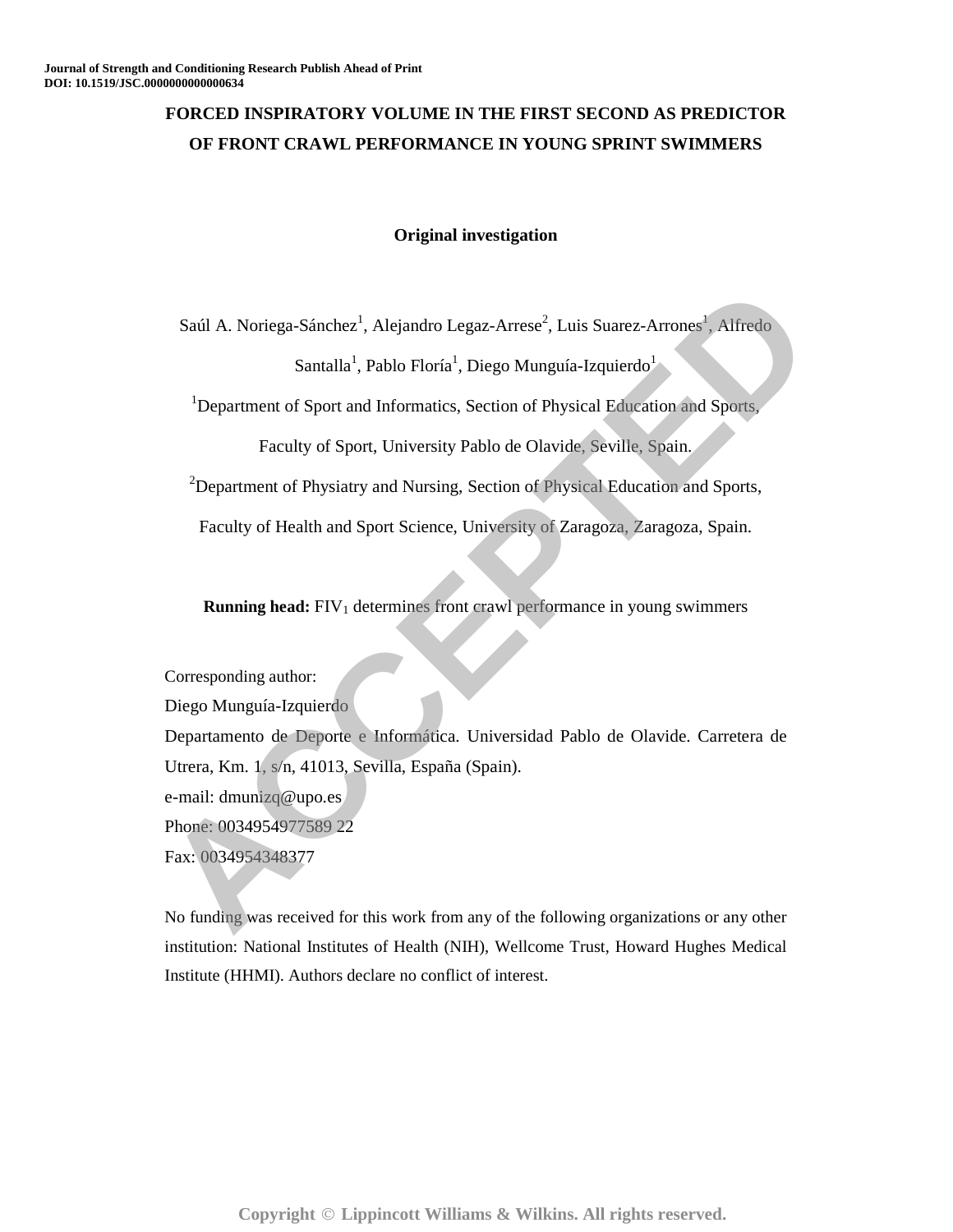### **ABSTRACT**

 The purposes of this study were to determine the extent to which specific anthropometric, conditional, and pulmonary function variables predict 100-m frontcrawl performance in national swimmers and compare anthropometric, conditional, and pulmonary function variables between both genders. Two groups (male, n=8 and female, n=9) of sprint swimmers (mean age  $\pm$  SD = 19.4  $\pm$  0.7 and 16.9  $\pm$  3.2 years, respectively) of national competitive level volunteered for this study. Swimmers performed an all-out 100 m front crawl swimming test. Physiological parameters of lung function were measured using portable spirometer. Basic anthropometry included body height, body mass and skinfold thickness. Lower limb strength was measured by countermovement and squat jump tests. Correlation and regression analysis were calculated to quantify the relationships between trial time and each variable potentially predictive. Differences between means of both gender groups were analyzed. Results showed that 100-m race performance correlated significantly with forced inspiratory volume in the first second  $(FIV_1)$  in male swimmers and with  $FIV_1$  and forced vital capacity in female swimmers. Stepwise multiple regressions revealed that  $FIV_1$  was the only predictor of 100-m race performance, explaining 66% of 100 m time trial variance in male swimmers and 58% in female swimmers. Gender comparisons indicated significant differences in anthropometric, conditional, pulmonary function and performance variables. The findings suggest that  $FIV<sub>1</sub>$  could be a good predictor of performance and it should be evaluated routinely and used by coaches in front-crawl sprint swimmers. framale, n=9) of sprint swimmers (mean age  $\pm$  SD = 19.4  $\pm$  0.7 and 16.9  $\pm$  3.2 years, respectively) of national competitive level volunteered for this study. Swimmers performed an all-out 100 m front crawl swimming

**Keywords:** pulmonary function, lower limb strength, anthropometrics, front crawl.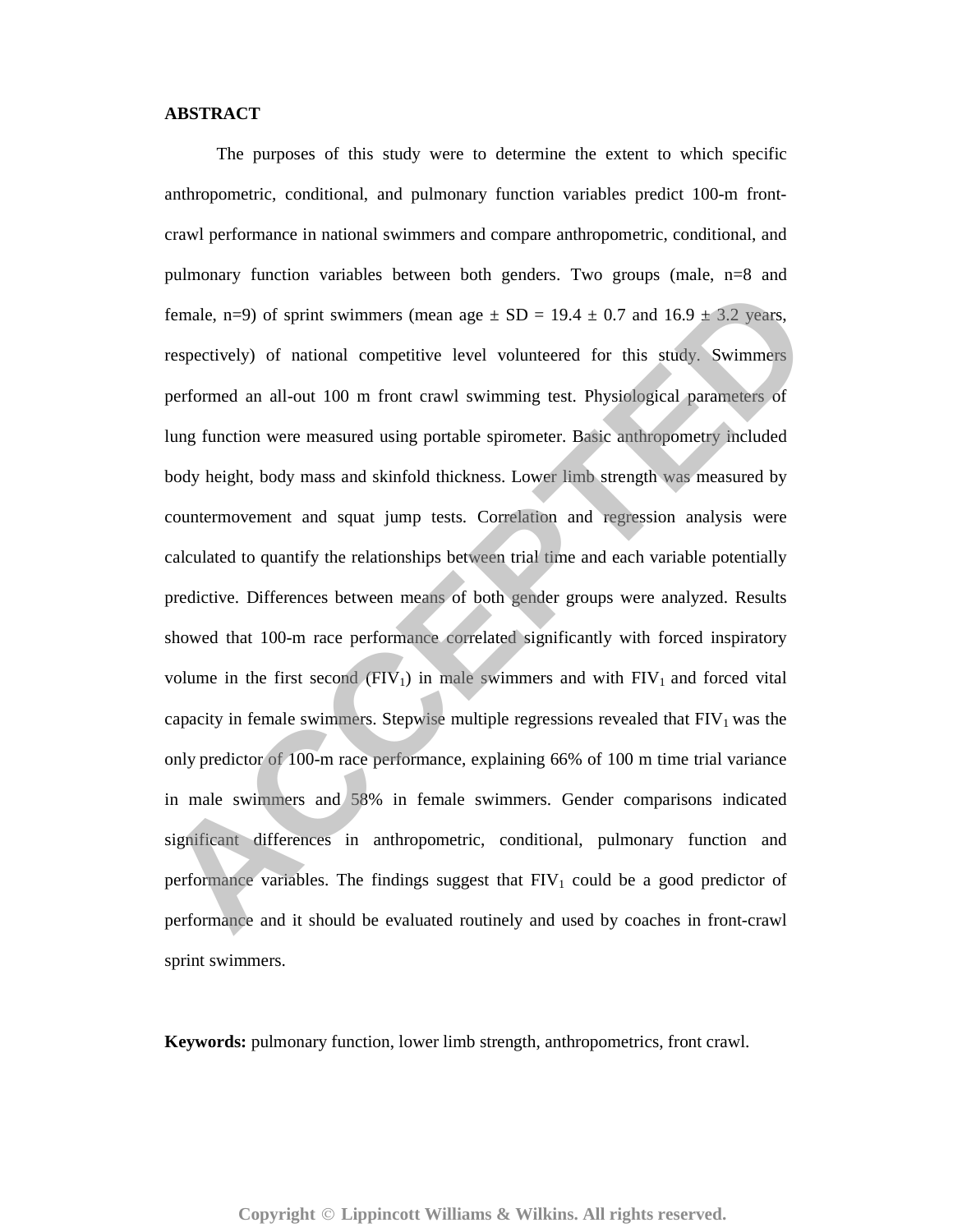## **INTRODUCTION**

 Competitive swimming performance can be determined by anthropometrical, biomechanical, psychological, and physiological factors (30,36,38). The swimming performance is a multi-factorial phenomenon in which each factor probably plays a major role in the performance.

Competitive swimmers are dependent on physiological adaptations to enhance their performance. The physiology of all-out performance encompasses neuromuscular processes, cardiovascular components, intramuscular energy turnover, and respiratory elements (2). Swimming practice improves pulmonary function (24) and swimmers show higher lung volumes and pulmonary diffusion capacity compared with both nonathletic and athletic peers from other sports (6,8,35). These differences may be partly due to the restricted breathing (inhalation of elevated amount of air in limited time), water pressure on the thorax, and horizontal position of swimming. The respiratory muscle training has demonstrated improvements in swimming performance (17,20) and in pulmonary function (40). Despite this, the literature about pulmonary function parameters and swimming performance is limited (16,27). These evidences show the importance of the pulmonary function in swimmers, but it is unclear what specific pulmonary function characteristics influence sprint performance and hence what should be considered for talent identification of swimmers. Competitive swimmers are dependent on physiological adaptations to enhance<br>their performance. The physiology of all-out performance encompasses neuromascular<br>processes, cardiovascular components, intranuscular energy unrov

 Some special anthropometric characteristics such as body mass, body height and arm span must be analyzed when swimming sprint determinants are studied (15,19,30,37). These parameters are inherent to swimmer performance and have high influence in swimmer's biomechanics and physiology. Actually, anthropometrical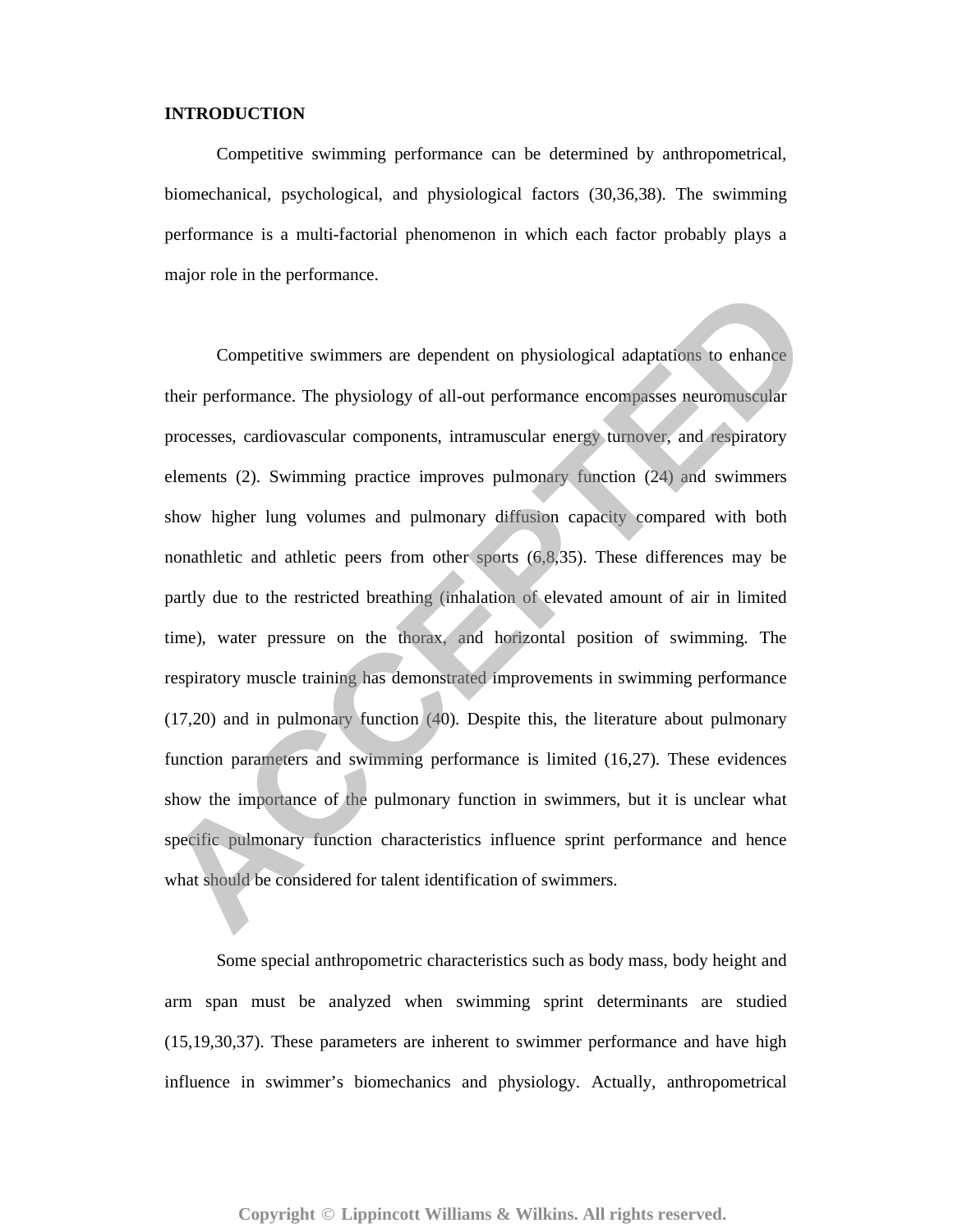determinants as upper and lower extremity length characterized upper level swimmers. In young swimmers, anthropometrical factors could explain ~46% of 100 m front crawl variability (19). Velocity in sprint swimming performance can be compromised by total body length, lean body mass and upper extremity length in competitive young swimmers (10,37). However, data about these relationships among anthropometry and performance in young swimmers are scarce despite being essential in swimming performance.

 Regarding conditional parameters, strength of the lower extremities is considered imperative in sprint swimming performance (18,41). In fact, mean force and velocity are related well with the four strokes and leg explosiveness can explain most of 100 m front crawl variability in young swimmers (10,28). Strength of lower extremities determines starts and turns that represent an important contribution in total swimming velocity (4,41). In spite of the evidence, the data is dispersed and more analysis is required in young swimmers. **Example 18 To 19 To 19 To 19 To 19 To 19 To 19 To 19 To 19 To 19 To 19 To 19 To 19 To 19 To 19 To 19 To 19 To 19 To 19 To 19 To 19 To 19 To 19 To 19 To 19 To 19 To 19 To 19 To 19 To 19 To 19 To 19 To 19 To 19 To 19 To 19** 

 There is no data available regarding the relationship between pulmonary function, conditional, and anthropometrics factors together with 100 m front crawl performance in young elite swimmers training and competing at high competitive level. In consequence, the main objective of this study is to determine the extent to which specific anthropometric, conditional, and pulmonary function variables predict 100-m front-crawl performance of national young swimmers of both genders. The secondary objective is to compare the anthropometric, conditional, and pulmonary function variables between young sprint swimmers of both genders.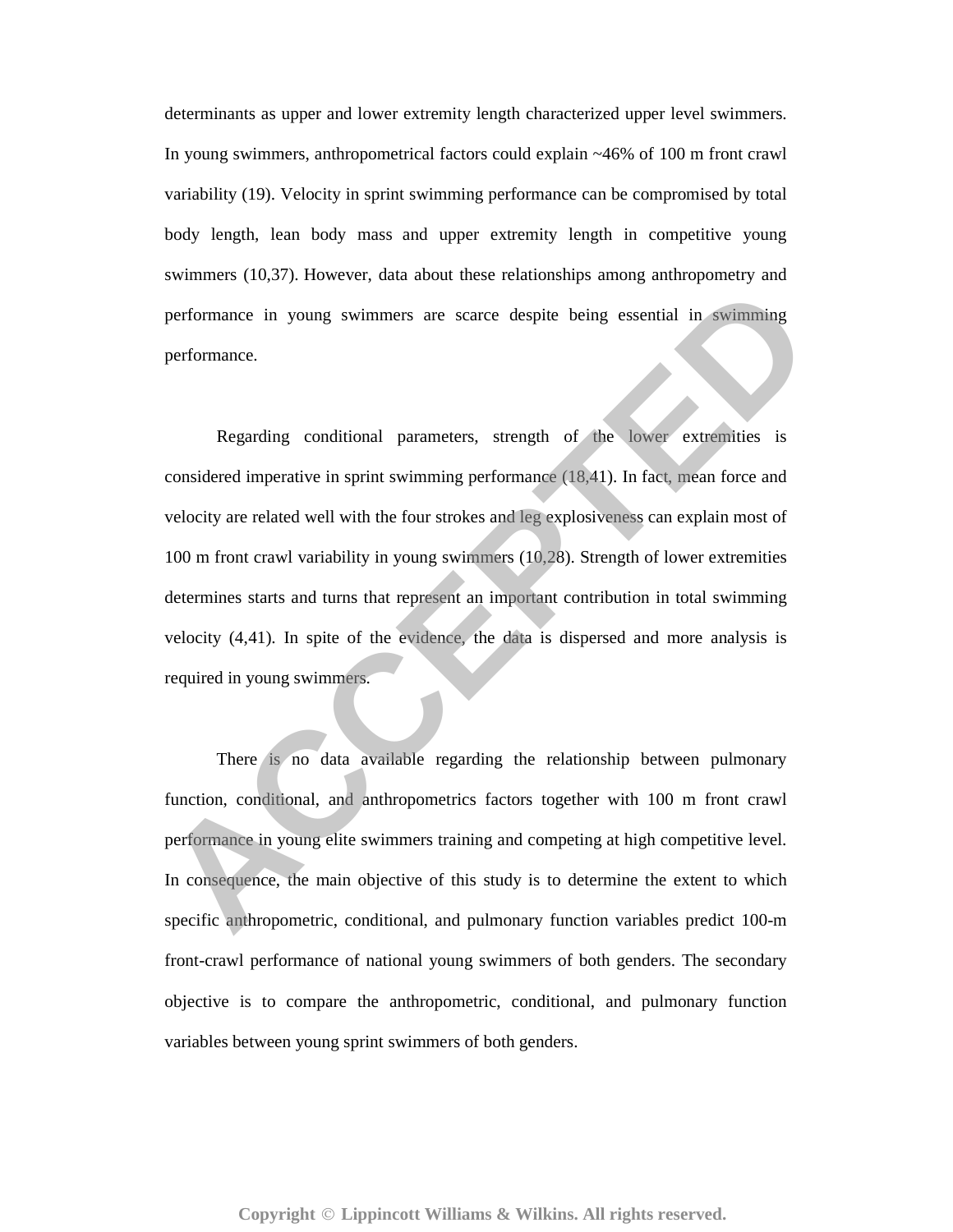Given the elevated respiratory capacity of the swimmers (6) the improvement of the swimming plus respiratory muscle training in swimming performance (17,20) and pulmonary function (40), and the importance of the proper inspiratory velocity in frontcrawl stroke cycle we hypothesized the inspiratory parameters as possible determinants of front-crawl swimming performance. Based on previous findings we also hypothesized differences in pulmonary function (14), conditional (5), anthropometrics (body fatness) (23,42), and performance variables between young male and female sprint swimmers.

#### **METHODS**

## **Experimental Approach to the Problem**

 This study used a cross-sectional research design to determine the influence of some pulmonary function, conditional and anthropometrics variables in 100 m frontcrawl sprint and to compare the aforementioned variables between young sprint swimmers of both genders. Correlation and regression analysis were calculated to quantify the relationships between trial time (dependent variable) and each variable potentially predictive (independent variables). Differences between means of both gender groups were analyzed. Tests were conducted over 2 sessions 48 hours apart. On the first session subjects were tested on anthropometric and vertical jump measurements. On the second session subjects were tested on pulmonary function and swimming performance measurements. All tests were performed in the same order and at the same hour of day (between 9:00 to 11:00 a.m.) to avoid a possible circadian effect. **Experimental differences in pulmonary function (14), conditional (5), anthropometrics<br>
(hody fatness) (23,42), and performance variables between young male and female<br>
sprint swimmers.<br>
<b>ACCEPTEDODS**<br> **Experimental Approa** 

#### **Subjects**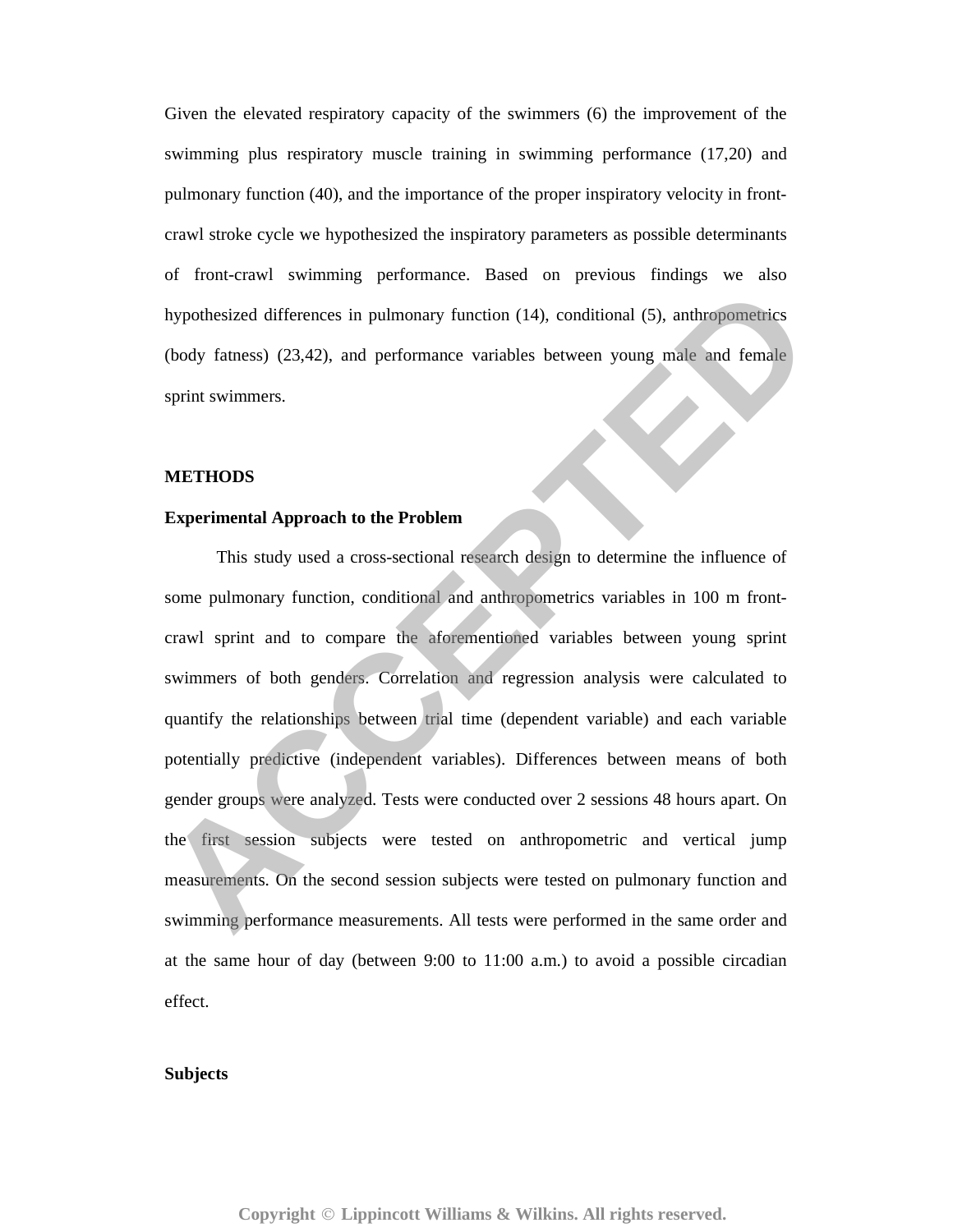Seventeen national competitive swimmers volunteered to participate in our investigation, 8 male swimmers (19.4  $\pm$  0.7 years) and 9 female swimmers (16.9  $\pm$  3.2 years). All male swimmers were in absolute category (19 years old and older) and female swimmers were 5 in absolute category (17 years old and older) and 4 in junior category (15-16 years old). They were all swimmers sprinters and their personal records in 100 m for male and female group were  $56.1 \pm 1.7$  and  $65.2 \pm 4.2$  seconds, respectively (80.2% and 78.5% of world record, respectively). Swimmers were recruited from the Mairena del Aljarafe swimming club of Seville (Spain). Spanish national 1 level swimmers who had been able to maintain their level at least for the last for 3 years participated in this study. They had trained during 6 days per week during the last three years. Testing was conducted in the middle of the competitive season (January). All swimmers and their parents were informed of the purpose, nature, testing procedures, possible risks as well as their right to terminate participation at will, before they gave their voluntary written consent to participate. Written informed consent was obtained from participants over 18 years and from parents of minors before participation. There was a period of at least one week between the day when the information was provided to the swimmers and parents and the day when their informed consent was obtained. The study was approved by the Ethics Committee of the *University Pablo de Olavide*  (Spain), and performed according to the Declaration of Helsinki 1961 (revision of Edinburgh 2000). All participants had normal spirometry and had no history of respiratory disease. Swimmers were instructed to avoid strenuous training the day before the tests and to maintain their normal diet, hydration and sleep routine. Moreover, subjects ate their last meal at least 2 hours before each test and were asked not to ingest any potentially ergogenic product (i.e., caffeine). **ACCES** in 100 m for male and female group were 56.1 = 1.7 and 65.2 ± 4.2 seconds, respectively (80.2% and 78.5% of world record, respectively). Swimmers were recruited from the Mairena del Aljarafe swimming club of Sevil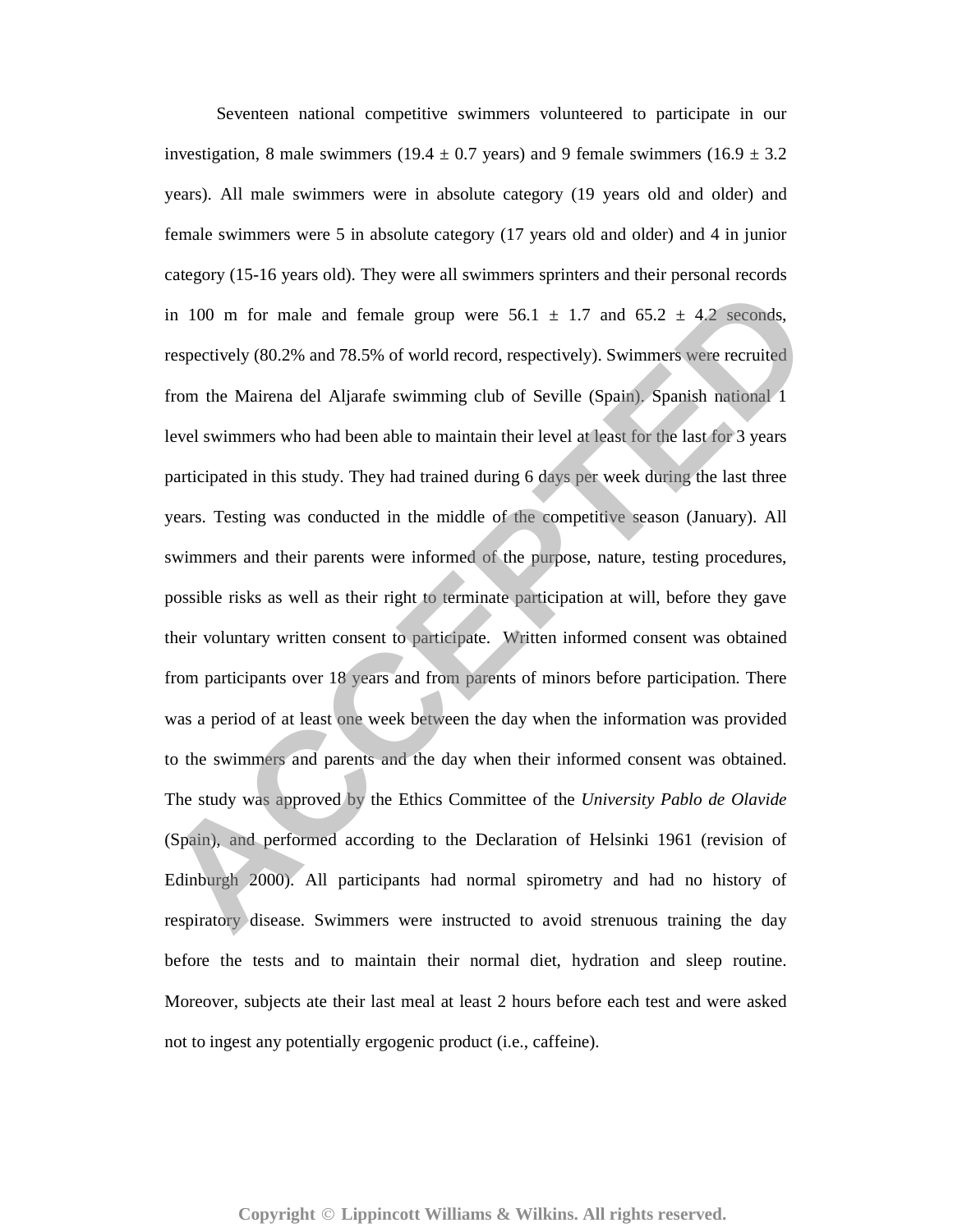## **Procedures**

 After a standard warm-up, performance level was analyzed by 100 m all-out trial in 25 m swimming pool during simulated competitions. Time in 100m front crawl was adopted as performance measure. Starts were made from the starting blocks with a whistle as the starting signal. Participants were asked to perform 100 m front crawl as fast as possible and data were registered by video analysis (Panasonic SDR-H250) at a frequency of 50 Hz. The camera was placed perpendicular to the longitudinal axis of the pool in order to record the start and finish of swimmers. Sound was used to synchronise start signal and video camera. The software Dartfish (version 5.5, Lausanne, Switzerland) of video analysis was used to obtain total time of all-out test.

Physiological parameters of lung function were measured using portable spirometer (Microquark, Cosmed, Italy) according to American Thoracic Society recommendations (American Thoracic Society 1995). The pulmonary function technician and spirometer were the same throughout the study. Subjects performed one enforced spirometry by executing maximal inspiration followed by an enforced exhalation. This protocol was repeated three times (1 minute recovery between repetitions) and subjects were encouraged to continue exhaling until finish it. Participants were asked to do both the inspiration and the expiration "explosively". Maximum Voluntary Ventilation test  $(MVV_{12})$  was executed 2 min later. The data obtained by spirometry were:  $FVC =$  forced vital capacity,  $PIF =$  peak inspiratory flow,  $FIV_1$  = forced inspiratory volume in the first second,  $FEV_1$  = forced expiratory volume in the first second,  $FEV_1/FVC$  = relationship between forced expiratory volume in the first second and forced vital capacity,  $FEF_{25-75}$  = forced expiratory flow between 25 and 75% of forced vital capacity, and  $MVV_{12}$  = maximum voluntary ventilation (26). For Fast as possible and data were registered by video analysis (Panasonic SDR-H250) at a<br>
frequency of 50 Hz. The camera was placed perpendicular to the longitudinal axis of the<br>
pool in order to record the start and finish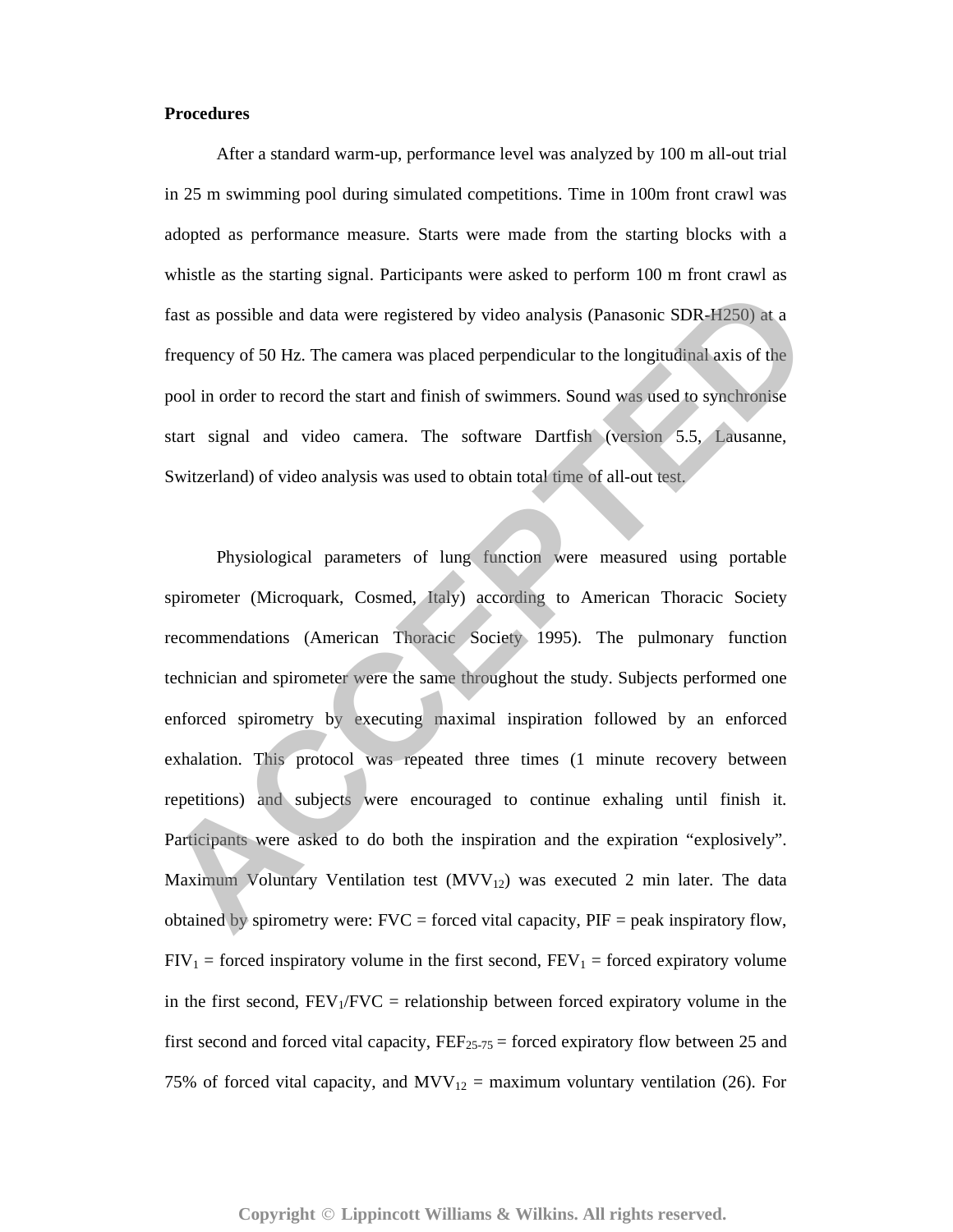each parameter, the best value was chosen from at least three consecutive maneuvers differing by no more than 5% (31)

 Measurements of height, body mass and skinfolds were measured at the same time of day (i.e., the morning). The swimmer presented before training in a fasted state and all anthropometric variables were measured by a well-trained technician to avoid the interobserver coefficients of variation. Body height (to the nearest 0.1 cm), body mass (to the nearest 0.1 kg; Seca 780, Hamburg, Germany) was measured using standardized procedures and body mass index  $(BMI; kg·m<sup>-2</sup>)$  was calculated. Subcutaneous skinfolds (triceps, biceps, subscapular, suprascapular, abdominal, right thigh, right gastrocnemius, pectoral and axillary) were measured to the nearest 1 mm using skinfold caliper (Holtain, Crymich, UK) on the right side of the body (21). For each skinfold, three measurements were obtained, then the mean was calculated. The sum of the skinfold thickness was used as indicator of total body fat. and all amhropometric variables were measured by a well-trained technicism to avoid<br>the interobserver coefficients of variation. Body height (to the nearest 0.1 cm), body<br>mass (to the nearest 0.1 kg; Seca 780, Hamburg, Ger

Conditional parameters of strength were measured using force platform (Quattro Jump®, Kistler Instrumente AG, Winterthur, Switzerland). All subjects were asked to perform both Squat Jump (SJ) and Countermovement Jump (CMJ). SJ started with leg on 90º flexion and hands on hips, and CMJ with leg on extension and hands on hips in order to go down to 90º flexion and jump immediately as high as possible. Each jump was performed 3 times and the best jump was used. 2 minutes rest was carried out between repetitions and a standard warm up of 10 min was performed before jumps trial (low intensity aerobic exercise, dynamic stretching and 5 submaximal jumps) (7,39). All subjects were verbally encouraged to jump with maximal effort. Only the best performance for each jump was retained for statistical analysis.

## Copyright © Lippincott Williams & Wilkins. All rights reserved.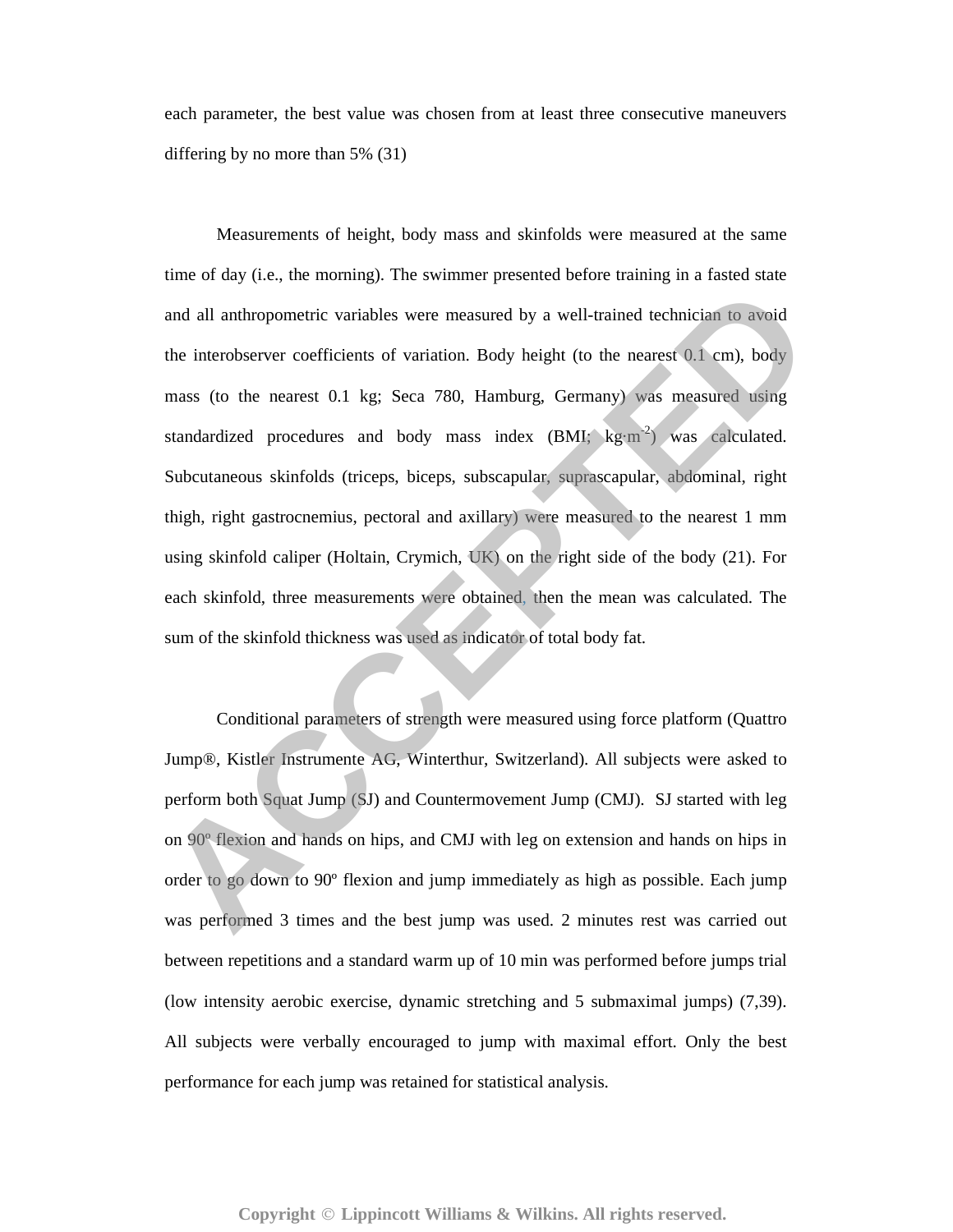## **Statistical analysis**

 Normality of distribution and homoscedasticity of the data were verified by the Shapiro-Wilk and Levenne tests, respectively. Scatter plots were employed to examine linearity in relationship between dependent (100 m time performance) and independent variables potentially predictive to meet the assumptions of linear regression. Means and standard deviation values were calculated for all parameters (Table 1). Coefficient of variation of performance was calculated. The differences between means of both genders groups were compared by analysis of variance (ANOVA) of a single factor. Bivariate Pearson Correlation Coefficient was calculated to quantify the relationships between trial time and each variable potentially predictive. The relative contribution of independent variables on 100 m front crawl performance was calculated by stepwise multiple linear regression analysis ( $p$  of *F* for inclusion <0.05,  $p$  of *F* for exclusion > 0.1), including all variables showing a significant association with 100 m time after bivariate analysis as covariates in the model. Variables were included in order from the variable explaining the greatest to the least variance. The intraclass correlation coefficients were calculated for each dependent variable to determine test-retest reliability, obtaining values always greater than 0.95. A *p*-value <0.05 was considered to be statistically significant. SPSS for Windows, version 18.0, was used for all analyses. variables potentially predictive to meet the assumptions of linear regression. Means and standard deviation values were calculated for all parameters (Table 1). Coefficient of variation of performance was calculated. The

## **RESULTS**

 Descriptive statistics for pulmonary function, anthropometric, demographic, conditional, and performance parameters and their differences between genders are presented in Table 1. The coefficient of variation of the swimming performance showed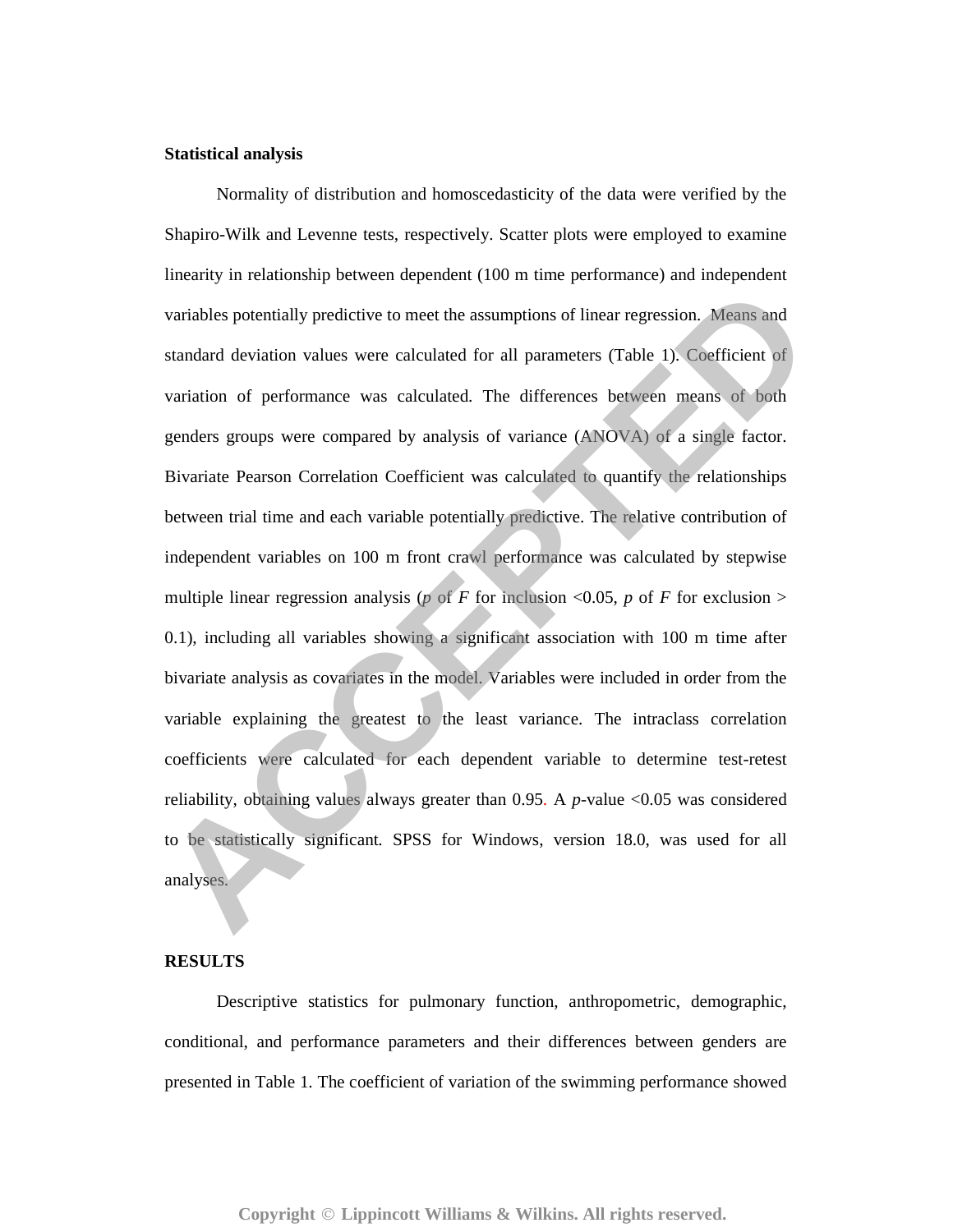homogeneity of the male (3.0%) and female (6.5%) groups. Male swimmers were older, taller and heavier and showed less amount of adipose tissue than female swimmers (*P* < 0.05). Male swimmers showed higher level of performance in the trial time, higher height in SJ and CMJ test and higher values in almost pulmonary function parameters than female swimmers ( $P < 0.05$ ), except for  $FEV<sub>1</sub>/FVC$  and  $FIV<sub>1</sub>$ , showing the last parameter a trend toward significance  $(P = 0.061)$ .

 Relationships between 100 m front crawl performance time and variables of male and female swimmers are presented in Table 2. Correlation coefficient analysis showed that  $FIV_1$  was negatively correlated with 100 m front crawl time in male swimmers.  $FIV_1$  and  $FVC$  were negatively correlated with time trial in female swimmers.

Multiple linear regression analysis results for male ( $F = 9.53$ ,  $R^2 = 0.66$ ,  $P =$ 0.027) and female ( $F = 9.60$ ,  $R^2 = 0.58$ ,  $P = 0.017$ ) swimmers are presented in Table 3. In this regression were introduced all variables with significant relationship with time trial. Multiple linear regression analysis demonstrated that  $FIV<sub>1</sub>$  was the only significant determinant of 100 m performance and explained 66% of the variance in male swimmers. As in the analysis of male swimmers,  $FIV_1$  was the only significant determinant of 100 m performance and explained 58% of the variance in female swimmers. parameter a trend toward significance  $(P = 0.061)$ .<br>
Relationships between 100 m front crawl performance time and variables of<br>
male and female swimmers are presented in Table 2. Corielation coefficient analysis<br>
showed th

#### **DISCUSSION**

The main findings show that  $FIV_1$  is the only predictor of front crawl performance among different anthropometric, conditional and pulmonary function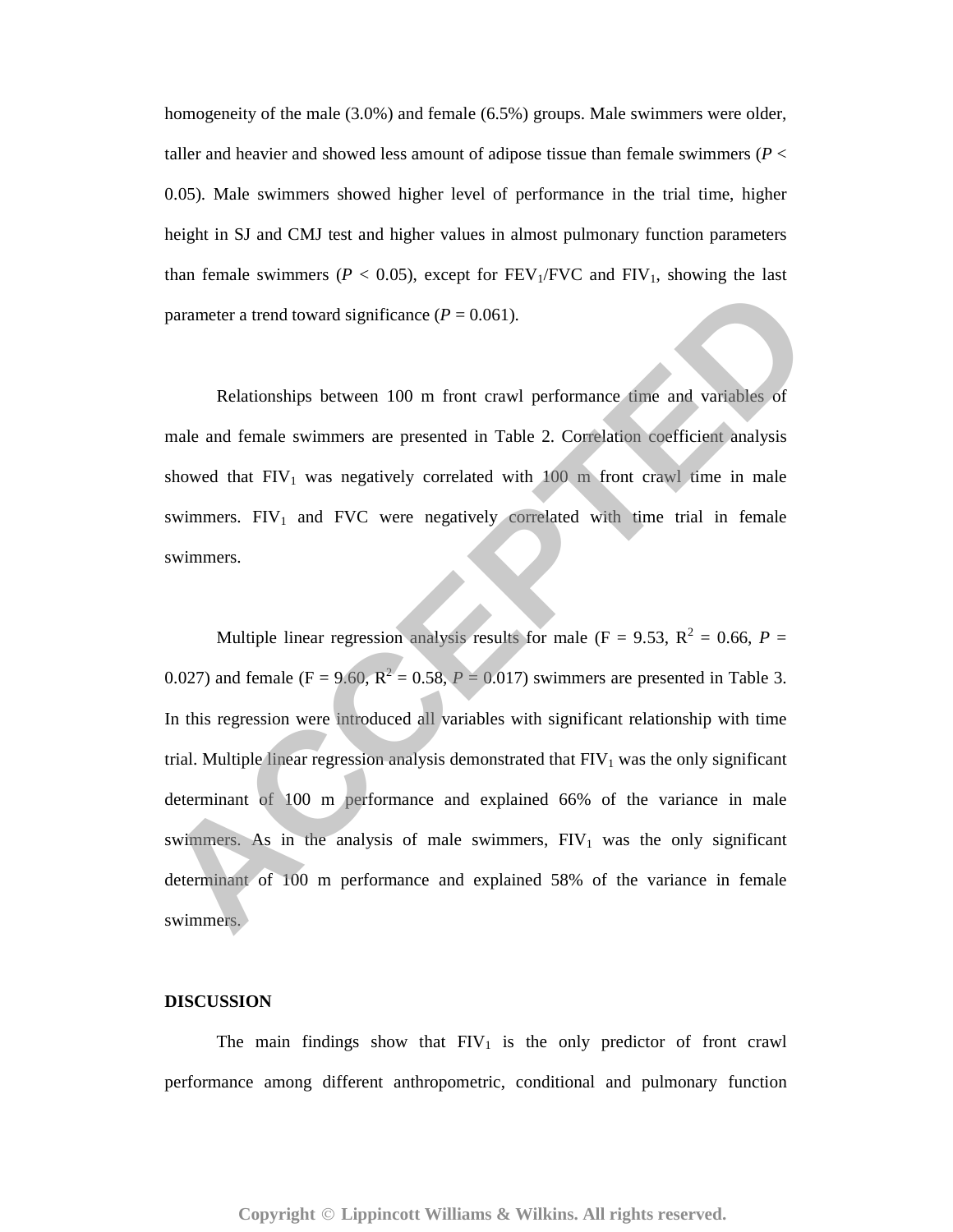parameters in male and female young sprint swimmers and that there are significant differences between both genders in anthropometric, conditional, pulmonary function and performance parameters.

This is the first study that determines the influence of  $FIV_1$  in 100 m front crawl sprint in national-level competitive swimmers. According to our finding,  $FIV<sub>1</sub>$  is able to explain 66% of 100 m time trial variance in male swimmers and 58% in female swimmers. The high influence of  $FIV_1$  in 100 m front crawl sprint can be partly explained because greater  $FIV_1$  make it possible to achieve faster maximum inspirations and this is important for elite swimmers since this would allow them to increase the amount of air they can inhale in the limited time (0.3-0.5 seconds (40) their face is out the water (25). The expiratory phase can basically be executed at any time in the stroke cycle, while the appropriate inspiratory timing and velocity can affect swimming performance and must adhere to the stroke cycle as a whole (22). Swimmers with high  $FIV_1$  may need less respiratory frequency, produce less inspiratory muscle fatigue, increasing active limbs blood flow and reducing fatigue in these limbs (33), and consequently may improve performance. Increases in  $FIV_1$  may be a direct result of an increase in the velocity of shortening of the inspiratory muscles as a consequence of enhanced inspiratory muscle strength (25). Elevated lung volumes observed in swimmers have been suggested to be related to elevated inspiratory muscle strength (6). Consequently, we suggest evaluating pulmonary function parameters routinely and analysing them as swimming performance predictors. sprint in national-level competitive swimmers. According to our finding, FIV<sub>1</sub> is able to explain 66% of 100 m time trial variance in male swimmers and 58% in female swimmers. The high influence of FIV<sub>1</sub> in 100 m front

 Previous studies support that inspiratory muscle training improves performance in untrained subjects (11) and trained subjects of different endurance sports as athletics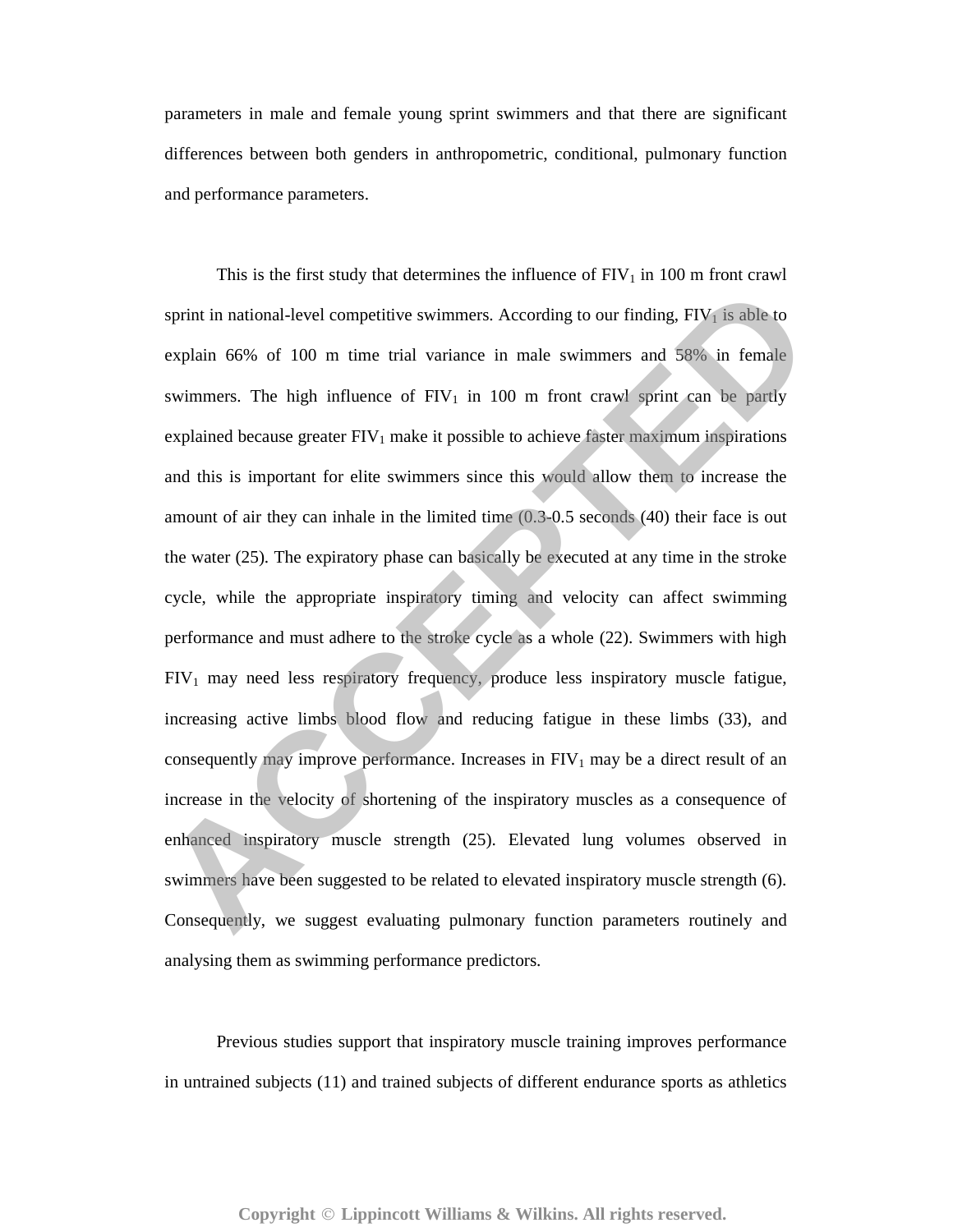(9) or rowing (12). To our knowledge, only two studies (17,20) evaluated young locallevel competitive swimmers and showed that respiratory muscle training improves time trial. Another study (40) showed significant correlation between inspiratory muscle training and  $FIV_1$  in adolescent national-level competitive swimmers. These findings indicate that the inspiratory muscle training may be an option to reach optimal level of swimming performance (17,20). A recent meta-analysis demonstrated that swimming performance showed inconsistent improvements in response to respiratory muscle training compared with control group (13). Small sample sizes  $(\leq 10$  swimmers per group) and the facts that restricted breathing, prone position of swimming, and water pressure on the thorax during regular swim training already elicits effects upon the pulmonary system similar to those of isolated respiratory muscle training may explain these inconsistencies. Future studies to examine the optimal type of training to improve respiratory parameters and swimming performance in competitive swimmers are clearly needed. **Example 19 Symman System since (17,20).** A recent meta-analysis demonstrated that swimming performance showed inconsistent improvements in response to respiratory muscle training compared with control group (13). Small sa

 In our study, anthropometric and conditional variables did not show significant correlation with swimming performance and consequently were not determinants in the performance prediction. However, another studies found that anthropometrical factors could explain ~46% of 100 m front crawl variability in young regional-level competitive swimmers (19). Strzała and Tyka (37) found that velocity in sprint swimming performance can be compromised by total body length and lean body mass in young swimmers. Geladas et al. (10) showed high correlation between upper extremity length and 100 m front crawl in adolescent swimmers. These discrepancies with our results may be due to our lack of assessments of important specific anthropometric variables (i.e., arm span, lean body mass) and to our small sample.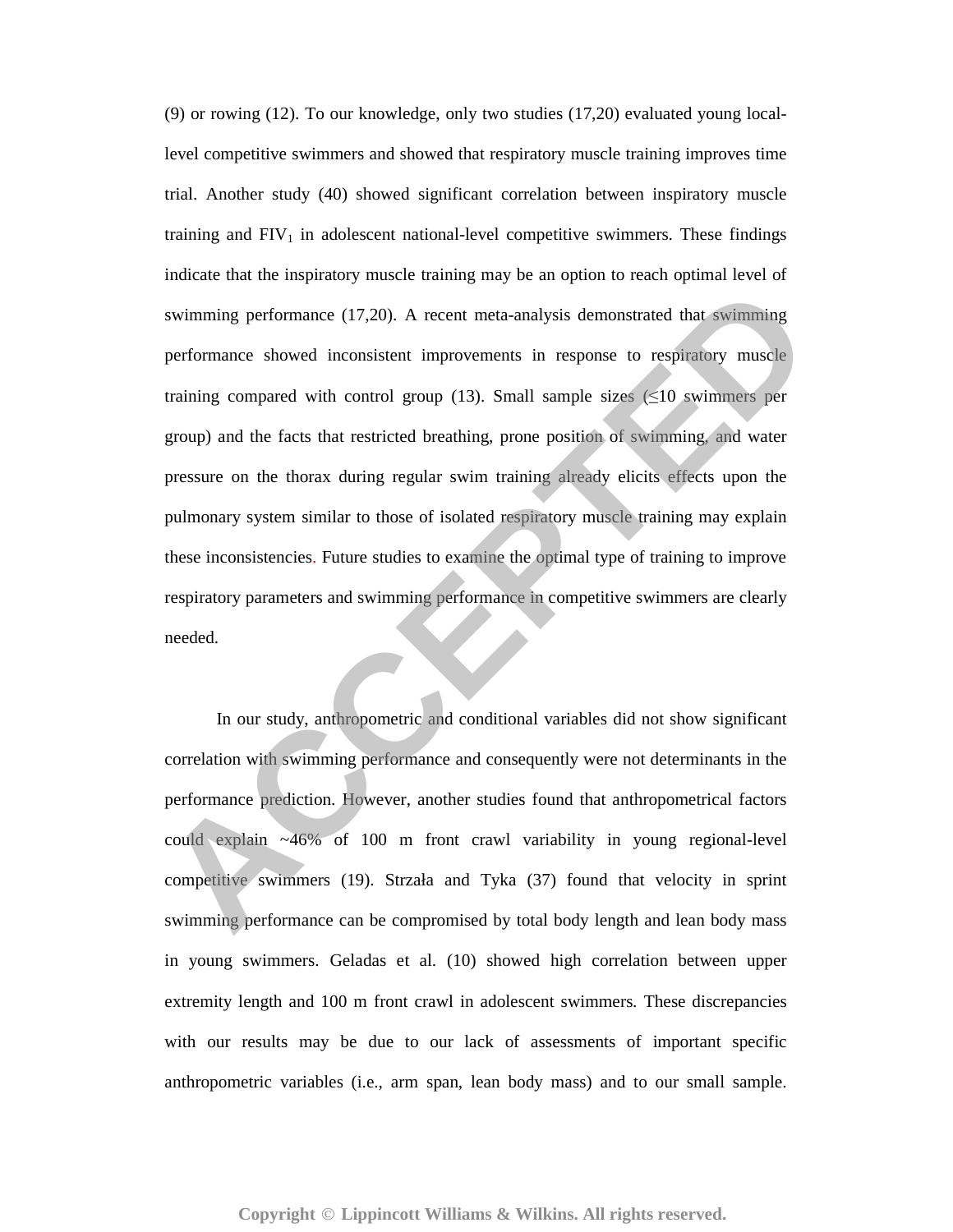Strength variables as SJ and CMJ and their relationship with swimming performance have been poorly studied (3,29,41), although lower limb power may be determinant in sprint starts (4,41). West et al. (41) found high correlation between start crawl time and 1 maximal repetition strength, jump height in CMJ and peak and relative power in international sprint swimmers. Breed and Young (4) showed a correlation between CMJ performance and flight distance in swimming starts. The absence of correlation between strength variables and swimming performance in our data may be due to the lack of additional plyometric and dry-land strength training programs which enhance the development of the explosive strength of the swimmers and also to the small sample.

The results of the present study reveal significant differences between both genders in pulmonary function, anthropometric, and conditional parameters. Male swimmers show higher values than female swimmers in some pulmonary function such as FVC, PIF,  $FEV_1$ ,  $FEF_{25-75}$ , and MVV. These differences were consistent with previous studies (14) and could be explained by reduced lung size, reduced airway diameter, decreased maximal expiratory flow rates and smaller diffusion surface in women. As expected, our female swimmers had greater fat stores, measured by skinfolds, compared with male swimmers. These findings were consistent with previous studies (23,32,42). In addition, weight, height, and BMI were decreased in female swimmers compared to male swimmers, as shown by previous studies (23,32). It has been suggested that female swimmers have greater fat mass and lower BMI compared with male swimmers because the latest have a greater proportion of muscle mass and therefore greater weight and BMI, given that BMI does not distinguish between fat and lean mass (23). Our female swimmers reached 75 and 83% of values obtained by males in SJ and CMJ height, respectively. It may be explained by elevated fat mass and performance and flight distance in swimming starts. The absence of correlation between<br>strength variables and swimming performance in our data may be due to the lack or<br>additional plyometric and dry-land strength training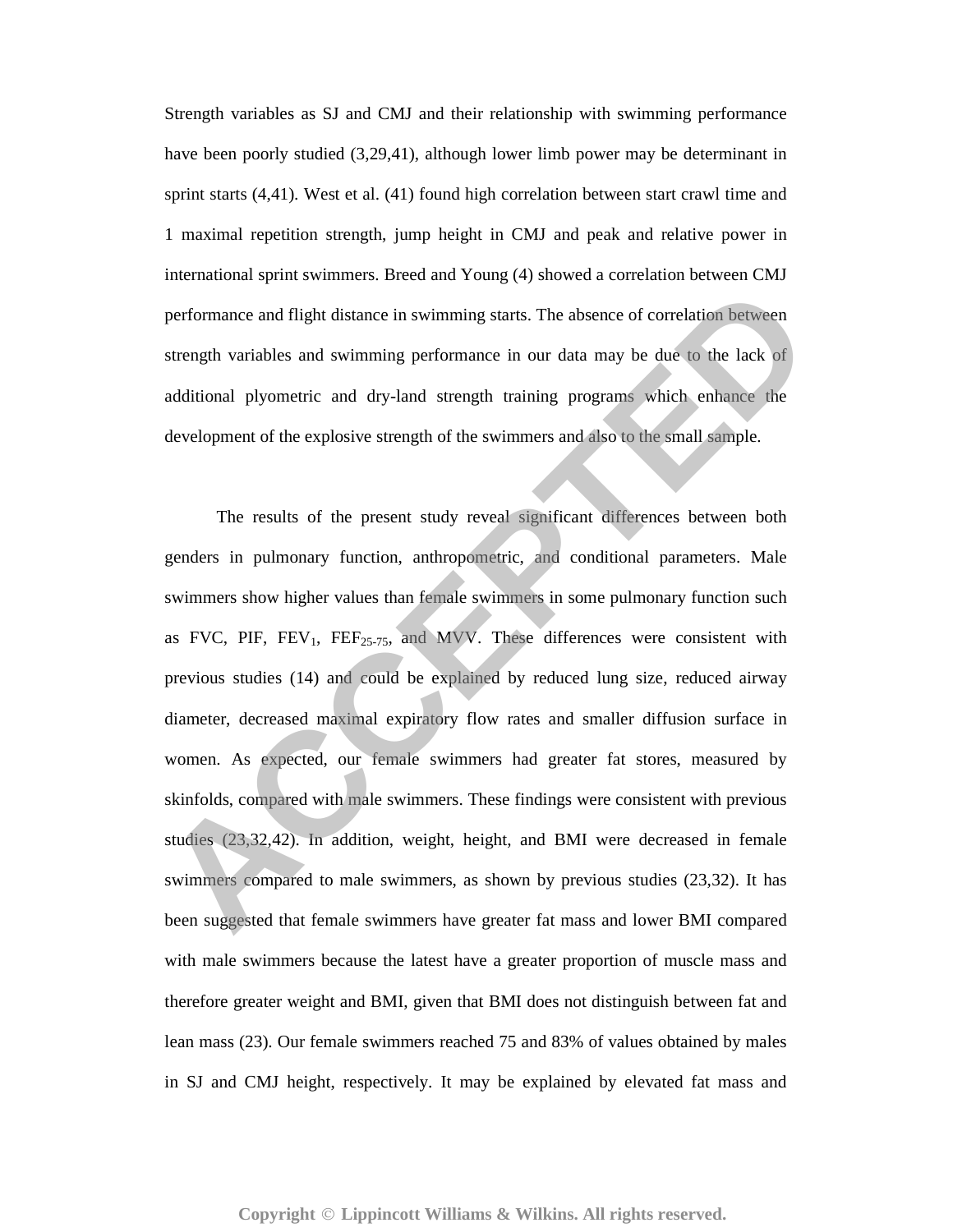reduced muscle mass in female swimmers, being these differences probably influenced by hormonal differences (e.g., higher production of testosterone in male swimmers).

 The present study presents several limitations. Firstly, the lack of sample size minimizes the representativeness of the same, although Mairena del Aljarafe swimming club is the Andalusian club with the highest number of national level swimmers. Therefore it is difficult to find a homogeneous group with these characteristics in our region. Secondly, regarding anthropometric variables were not taken in consideration specific variables to swimmers such as hand and arm span or hand and feet surface (10,19). Thirdly, our study could have included upper strength variables in order to value the relation to final performance. And finally, it have not been taken into account biomechanics variables significant in swimming performance due to the large number of studies performed about this issue. Lätt et al. (19) found that biomechanics variables explain ~90% of 100 m swimming performance variance. Other biomechanics parameter as stroke length is a good predictor in the global competitive performance (34). Therefore, although biomechanics variables have not been measured in our study, it seems important to emphasize the value of a good technique teaching from the beginning of swimming learning. Despite all these limitations, it is observed for first time a relationship between swimming performance and  $FIV_1$  in male and female homogeneous groups of front-crawl sprint swimmers. Further studies with higher sample size are needed to analyze relationship between swimming performance and pulmonary function parameters in all four competitive strokes and all race distances. club is the Andalusian club with the highest number of national level swimmers.<br>Therefore it is difficult to find a homogeneous group with these characteristics in our<br>region. Secondly, regarding anthropometric variables w

In conclusion, our study demonstrates that  $FIV_1$  is the only predictor of 100 m front crawl performance of all anthropometrical, conditional and physiological variables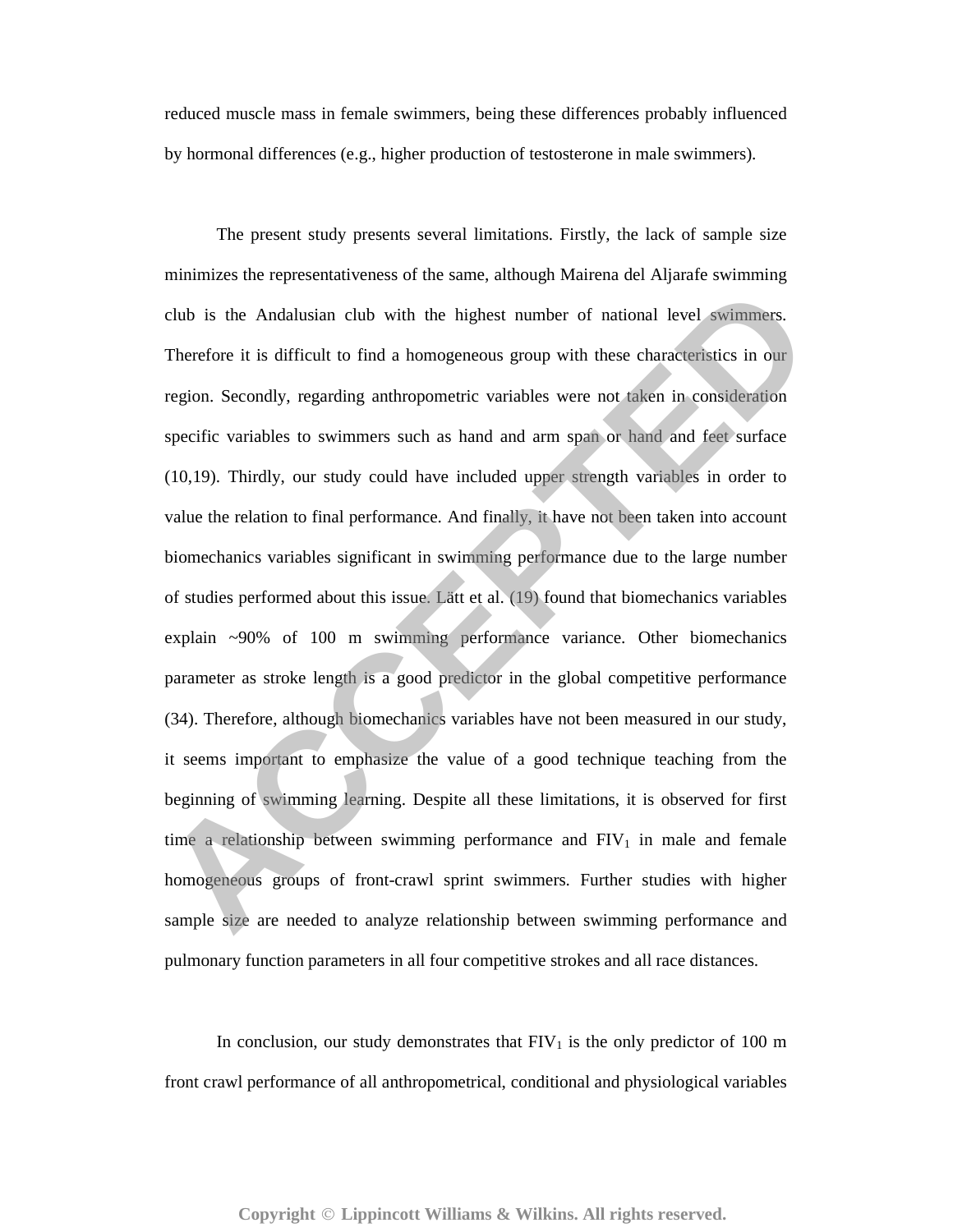measured in young national competitive swimmers. Other finding is that female swimmers present lower limb strength and pulmonary function parameters, and more body fat mass than male swimmers with better time trial.

## **PRACTICAL APPLICATIONS**

It could be suggested that  $FIV_1$  may be an important limiting factor for optimal front-crawl performance in young sprint swimmers. In this sense,  $FIV<sub>1</sub>$  value tested in the present study could be a good predictor of performance and it should be evaluated routinely and used by coaches for talent identification in front-crawl sprint swimmers. Therefore, it makes sense to include inspiratory musculature training exercises in swimmers training routines for sprint swimmers. Future research may analyse different inspiratory training exercises to help the coaches and swimmers to design those training stimuli more related to success. It could be suggested that FIV<sub>1</sub> may be an important limiting factor for optimal<br>
front-crawl performance in young sprint swimmers. In this sense, FIV<sub>1</sub> value tested in<br>
the present study could be a good predictor of per

 This study provides a comprehensive profile of elite young sprint swimmers based on pulmonary function, conditional, and anthropometrics characteristics. The information in this study can be used by coaches to compare characteristics of their front-crawl swimmers with a group of male and female national level young sprint swimmers.

 Differences between the male and female sprint swimmers were for anthropometrics, conditionals, and pulmonary function measures. These differences may adversely affect swimming performance and potentially explain gender differences in performance. These findings suggest that the swimming performance for female swimmers may be improved through training programs designed to reduce body fatness and increase parameters of strength of lower extremities and pulmonary function.

Copyright © Lippincott Williams & Wilkins. All rights reserved.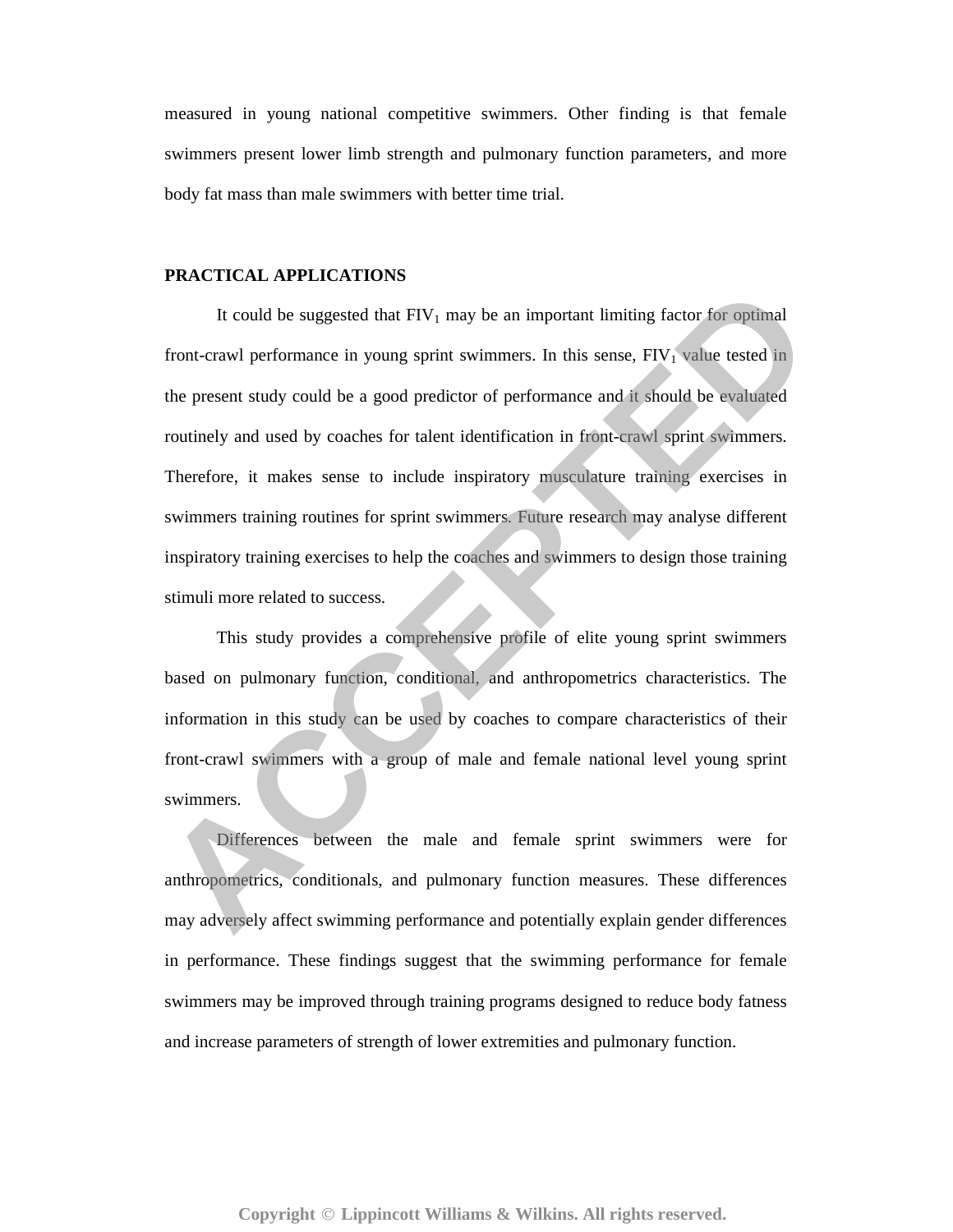## **ACKNOWLEDGEMENTS**

The authors thank to Antonio Reina and the many swimming coaches for their assistance in subject recruitment, and the swimmers for volunteering their time to participate in the study. The authors state that the results of the present study do not constitute endorsement of the equipment by the authors or the National Strength Conditioning Association.

## **REFERENCES**

- **1.** American Thoracic Society. Standardization of Spirometry, 1994 Update. *Am J Respir Crit Care Med* 152: 1107-1136, 1995.
- 2. Aspenes, ST and Karlsen, T. Exercise-training intervention studies in competitive swimming. *Sports Med* 42: 527-543, 2012.
- 3. Bishop, DC, Smith, RJ, Smith, MF, and Rigby, HE. Effect of plyometric training on swimming block start performance in adolescents. *J Strength Cond Res* 23: 2137-2143, 2009. Conditioning Association.<br> **ACCEPTERENCES**<br> **A.** American Thoracic Society. Standardization of Spiromerry. 1994 Update. Am J<br> *Respir Crit Care Med* 152: 1107-1136, 1995.<br>
2. Aspense, ST and Karlsen, T. Exercis-training in
- 4. Breed, RVP and Young, WB. The effect of a resistance training programme on the grab, track and swing starts in swimming. *J Sports Sci* 2: 213-220, 2003.
- 5. Busko, K and Gajewski, J. Muscle strength and power of elite female and male swimmers. *Balt J Health Phys Act* 3: 13-18, 2011.
- 6. Cordain, L and Stager, J. Pulmonary structure and function in swimmers. *Sports Med* 6: 271-278, 1998.
- 7. Cronin, JB, Hing, RD, and McNair, PJ. Reliability and validity of a linear position transducer for measuring jump performance. *J Strength Cond Res* 18: 590-593, 2004.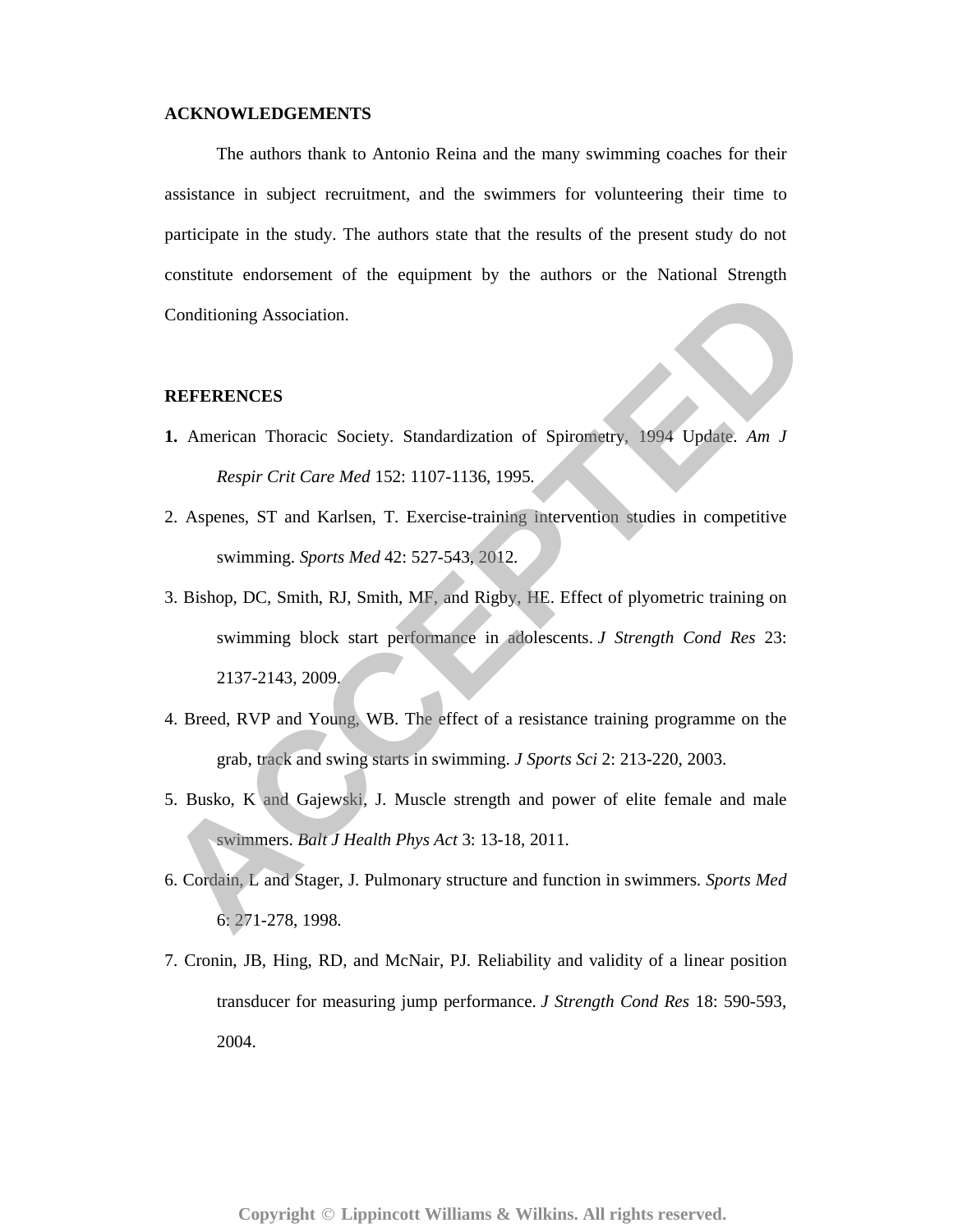- 8. Doherty, M and Dimitriou, L. Comparison of lung volume in greek swimmers, land based athletes, and sedentary controls using allometric scaling. *Br J Sports Med* 31: 337-341, 1997.
- 9. Edwards, AM, Wells, C, and Butterly, R. Concurrent inspiratory muscle and cardiovascular training differentially improves both perceptions of effort and 5000 m running performance compared with cardiovascular training alone. *Br J Sports Med* 42: 823-827, 2008.
- 10. Geladas, ND, Nassis, GP, and Pavlicevic, S. Somatic and physical traits affecting sprint swimming performance in young swimmers. *Int J Sports Med* 26: 139- 144, 2005.
- 11. Gething, AD, Williams, M, and Davies, B. Inspiratory resistive loading improves cycling capacity: A placebo controlled trial. *Br J Sports Med* 38: 730-736, 2004.
- 12. Griffiths, LA and McConnell, AK. The influence of inspiratory and expiratory muscle training upon rowing performance. *Eur J Appl Physiol* 99: 457-466, 2007.
- 13. HajGhanbari, B, Yamabayashi, C, Buna, TR, Coelho, JD, Freedman, KD, Morton, TA, Palmer, SA, Toy, MA, Walsh, C, Sheel, AW, and Reid, WD. Effects of respiratory muscle training on performance in athletes: a systematic review with meta-analyses. *J Strength Cond Res* 27: 1643-1663, 2013. 5000 m running performance compared with cardiovascular training alone. *Br J*<br>*Sports Med 42:* 823-827, 2008.<br>10. Geladas, ND. Nassis, GP, and Pavlicevic, S. Somatic and physical traits affecting<br>sprint swimming performan
- 14. Harms, CA and Rosenkranz, S. Sex differences in pulmonary function during exercise. *Med Sci Sports Exerc* 40: 664-668, 2008.
- 15. Jürimäe, J, Haljaste, K, and Cicchella, A. Analysis of swimming performance from physical, physiological, and biomechanical parameters in young swimmers. *Pediatr Exerc Sci* 19: 70-81, 2007.

Copyright © Lippincott Williams & Wilkins. All rights reserved.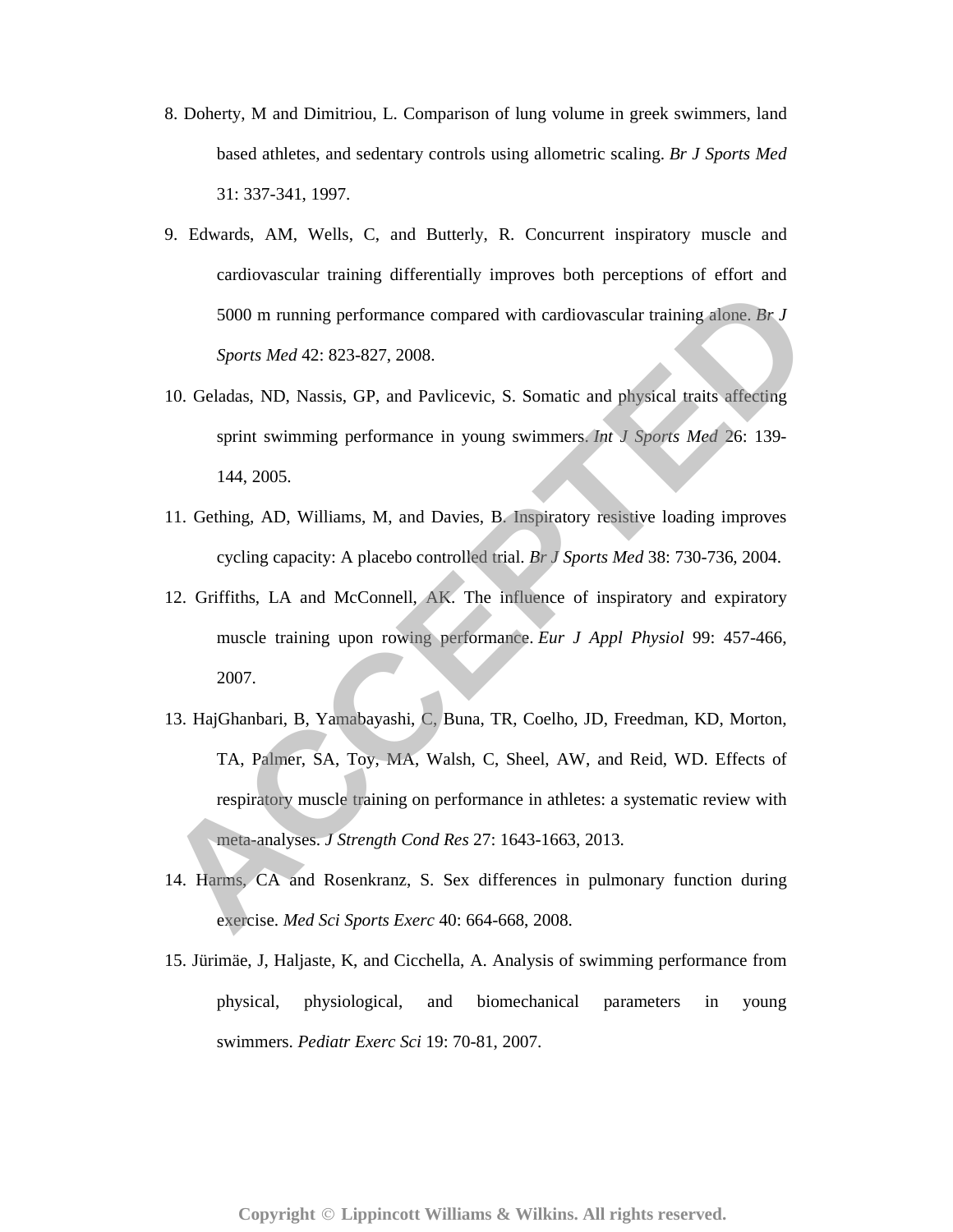- 16. Kesavachandran, C, Nair, HR, and Shashidhar, S. Lung volumes in swimmers performing different styles of swimming. *Indian J Med Sci* 55: 669-676, 2001.
- 17. Kilding, AE, Brown, S, and McConnell, AK. Inspiratory muscle training improves 100 and 200 m swimming performance. *Eur J Appl Physiol* 108: 505-511, 2010.
- 18. Kilduff, LP, Cunningham, DJ, Owen, NJ, West, DJ, Bracken, RM, and Cook, CJ. Effect of postactivation potentiation on swimming starts in international sprint swimmers. *J Strength Cond Res* 25: 2418-2423, 2011.
- 19. Lätt, E, Jürimäe, J, and Mäestu, J. Physiological, biomechanical and anthropometrical predictors of sprint swimming performance in adolescent swimmers. *J Sports Sci Med* 9: 398-404, 2010.
- 20. Lemaitre, F, Coquart, JB, and Chollet, D. Effect of additional respiratory muscle endurance training in young well-trained swimmers. *J Sports Sci Med* 12: 630- 638, 2013. Effect of postactivation potentiation on swimming starts in international sprint<br>swimmers. *J Strength Cond Res* 25: 2418-2423, 2011.<br>
19. Lätt, E, Järimäe, J, and Mäestu, J. Physiological, biomechanical and<br>
anthropometri
- 21. Lohman, TG. Anthropometry and body composition. In: United States: Human Kinetics Books; 1988. pp. 125-129.
- 22. Lomax, ME and McConnell, AK. Inspiratory muscle fatigue in swimmers after a single 200m swim. *J Sports Sci* 21: 659-64, 2003.
- 23. Martínez, S, Pasquarelli, BN, Romaguera, D, Arasa, C, Tauler, P, and Aguiló, A. Anthropometric characteristics and nutritional profile of young amateur swimmers*. J Strength Cond Res* 25: 1126-1133, 2011.
- 24. Mehrotra, PK, Verma, N, Yadav, R, Tewari, S, and Shukla, N. Study of pulmonary functions in swimmers of lucknow city. *Indian J Physiol Pharmacol* 41: 83-86, 1997.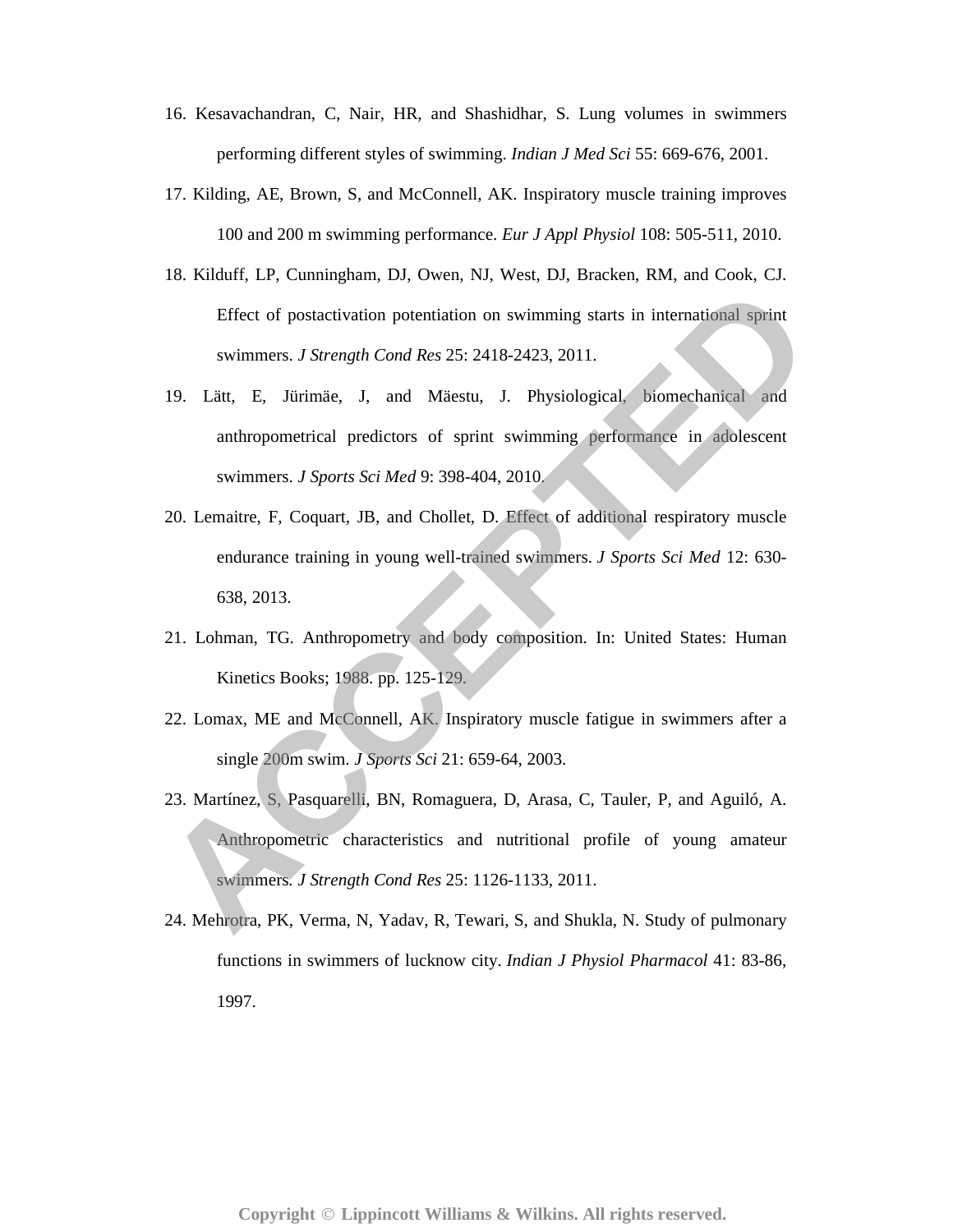- 25. Mickleborough, TD, Stager, JM, Chatham, K, Lindley, MR, and Ionescu, AA. Pulmonary adaptations to swim and inspiratory muscle training. *Eur J Appl Physiol* 103: 635-646, 2008.
- 26. Miller, MR, Hankinson, J, and Brusasco, V. Standardisation of spirometry. *The Eur Respir J* 26: 319-338, 2005.
- 27. Miller, RL, Robison, E, McCloskey, JB, and Picken, J. Pulmonary diffusing capacity as a predictor of performance in competitive swimming. *J Sports Med Phys Fitness* 29: 91-96, 1989.
- 28. Morouço, P, Keskinen, KL, Vilas-Boas, J, and Fernandes, RJ. Relationship between tethered forces and the four swimming techniques performance. *J Appl Biomech* 27: 161-169, 2011.
- 29. Potdevin, FJ, Alberty, ME, Chevutschi, A, Pelayo, P, and Sidney, MC. Effects of a 6-week plyometric training program on performances in pubescent swimmers. *J Strength Cond Res* 25: 80-86, 2011.
- 30. Poujade, B, Hautier, C, and Rouard, A. Influence of morphology,  $VO<sub>2max</sub>$  and energy cost on young swimmers' performance. *Sci Sport* 18: 182-187, 2003.
- 31. Quanjer, PH, Tammeling, GJ, Cotes, JE, Pedersen, OF, Peslin, R, and Yernault, JC. Lung volumes and forced ventilatory flows. Report Working Party Standardization of Lung Function Tests, European Community for Steel and Coal. Official Statement of the European Respiratory Society. *Eur Respir J Suppl* 16: 5-40, 1993. 27. Miller, RL, Robison, E, McCloskey, JB, and Picken, J. Pulmonary diffusing<br>capacity as a predictor of performance in competitive swimming. J Sports Med<br>Phys Fitness 29: 91-96, 1989.<br>28. Morouço. P. Keskinen, KL, Vilas-B
- 32. Ratel, S and Poujade, B. Comparative analysis of the energy cost during front crawl swimming in children and adults. *Eur J Appl Physiol* 105: 543-549, 2009.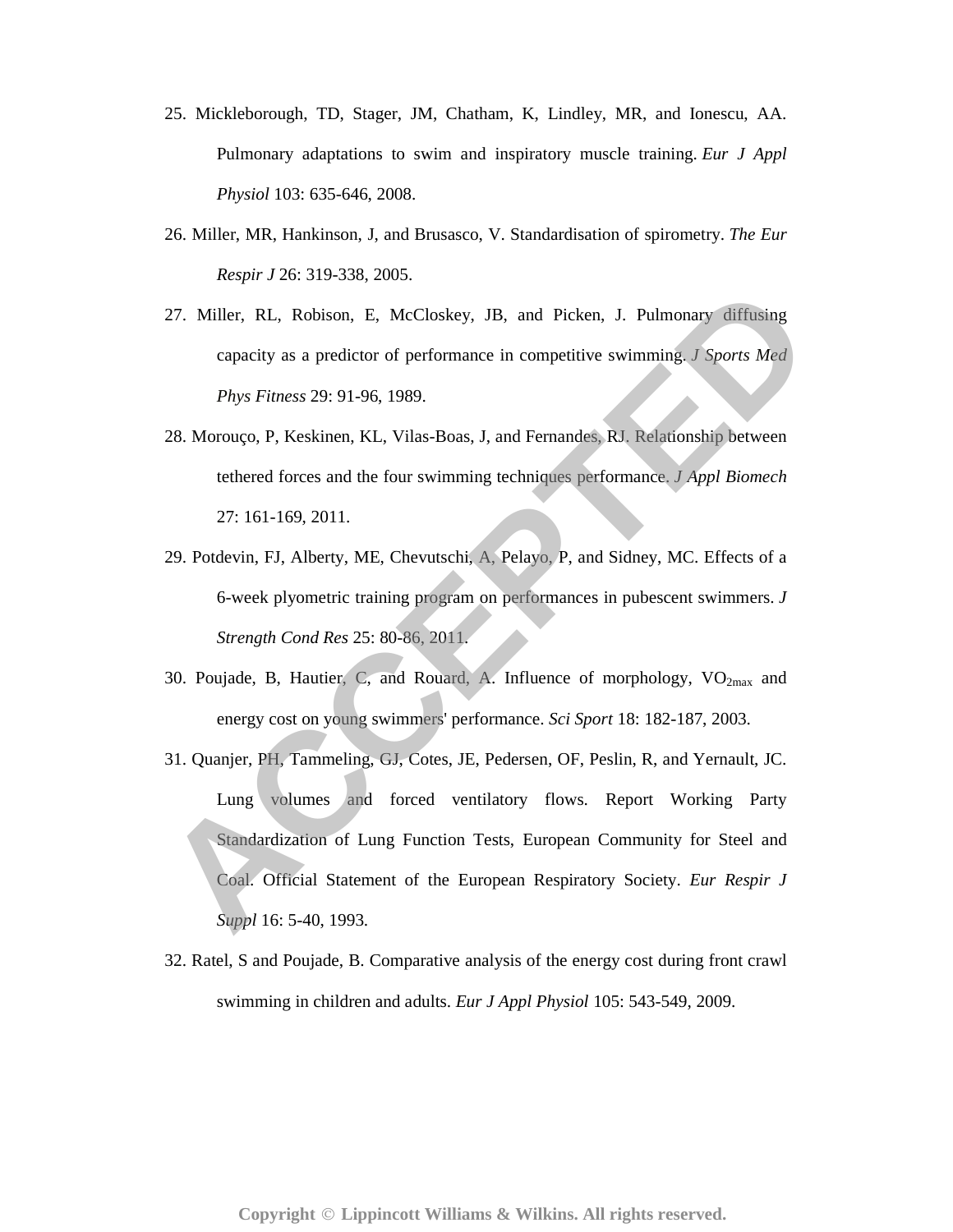- 33. Romer, LM, Lovering, AT, Haverkamp, HC, Pegelow, DF, and Dempsey, JA. Effect of inspiratory muscle work on peripheral fatigue of locomotor muscles in healthy humans. *J Physiol* 571: 425-39, 2006.
- 34. Saavedra, JM, Escalante, Y, and Rodríguez, FA. A multivariate analysis of performance in young swimmers. *Pediatr Exerc Sci* 22: 135-151, 2010.
- 35. Sable, M, Vaidya, SM, and Sable, SS. Comparative study of lung functions in swimmers and runners. *Indian J Physiol Pharmacol* 56: 100-104, 2012.
- 36. Smith, DJ, Norris, SR, and Hogg, JM. Performance evaluation of swimmers: scientific tools. *Sports Med* 32: 539-554, 2002.
- 37. Strzała, M and Tyka, A. Physical endurance, somatic indices and swimming technique parameters as determinants of front crawl swimming speed at short distances in young swimmers. *Med Sport* 13: 99-107, 2009. 35. Sable, M. Vaidya, SM, and Sable, SS. Comparative study of lung functions in<br>swimmers and runners. *Indian J Physiol Pharmacol* 56: 100-104, 2012<br>36. Smith, DJ, Norris, SR, and Hogg, IM. Performance evaluation of swimme
- 38. Toubekis, AG and Tokmakidis, SP. Metabolic responses at various intensities relative to critical swimming velocity. *J Strength Cond Res* 27: 1731-1741, 2013.
- 39. Vetter, RE. Effects of six warm-up protocols on sprint and jump performance. *J Strength Cond Res* 21:,819-823, 2007.
- 40. Wells, GD, Plyley, M, Thomas, S, Goodman, L, and Duffin, J. Effects of concurrent inspiratory and expiratory muscle training on respiratory and exercise performance in competitive swimmers. *Eur J Appl Physiol* 94: 527-540, 2005.
- 41. West, DJD, Owen, NJN, Cunningham, DJD, Cook, CJC, and Kilduff, LPL. Strength and power predictors of swimming starts in international sprint swimmers. *J Strength Cond Res* 25: 950-955, 2011.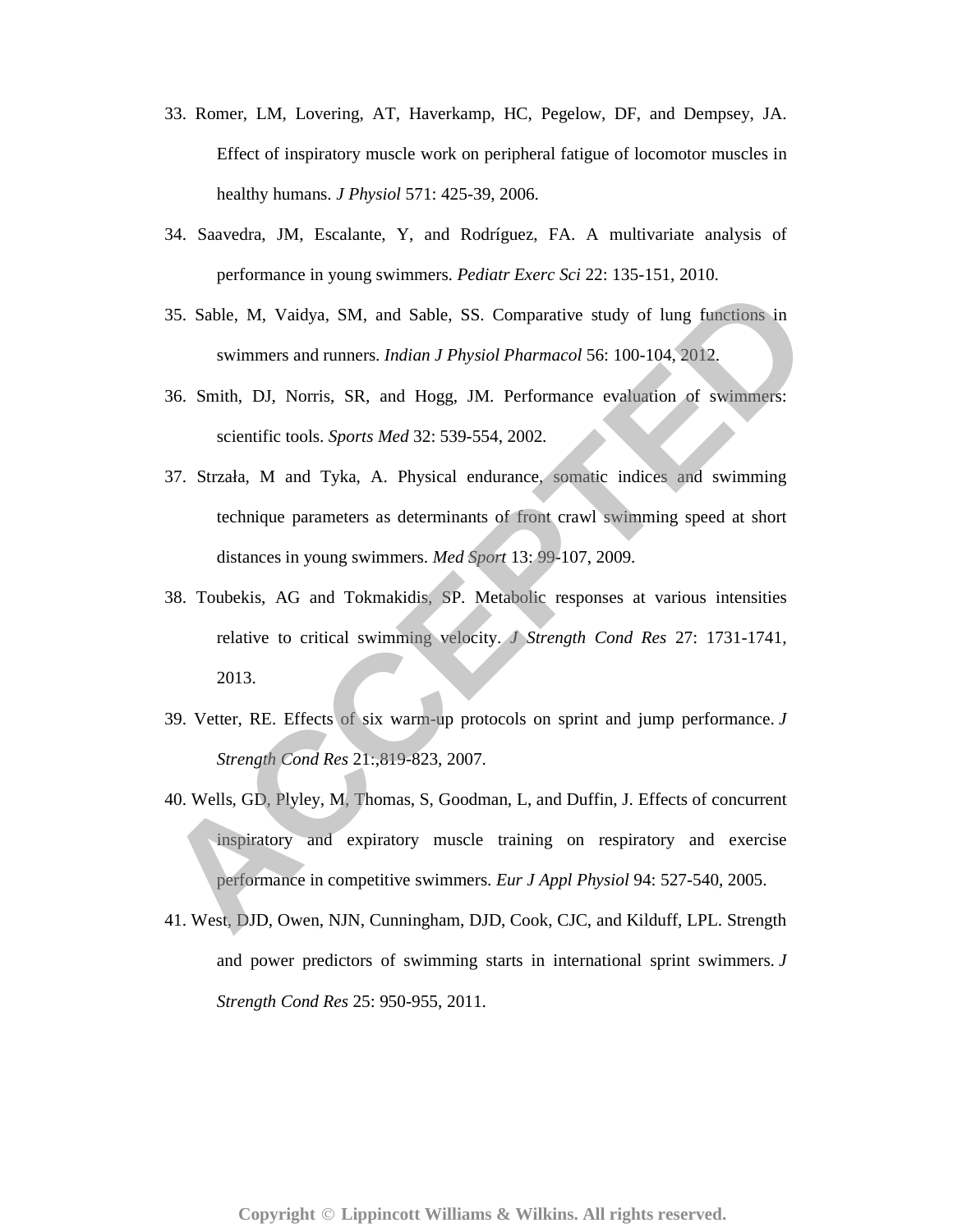42. Zuniga, J, Housh, TJ, and Mielke, M. Gender comparisons of anthropometric characteristics of young sprint swimmers. *J Strength Cond Res* 25: 103-108, 2011.

**ACCEPTED** 

Copyright © Lippincott Williams & Wilkins. All rights reserved.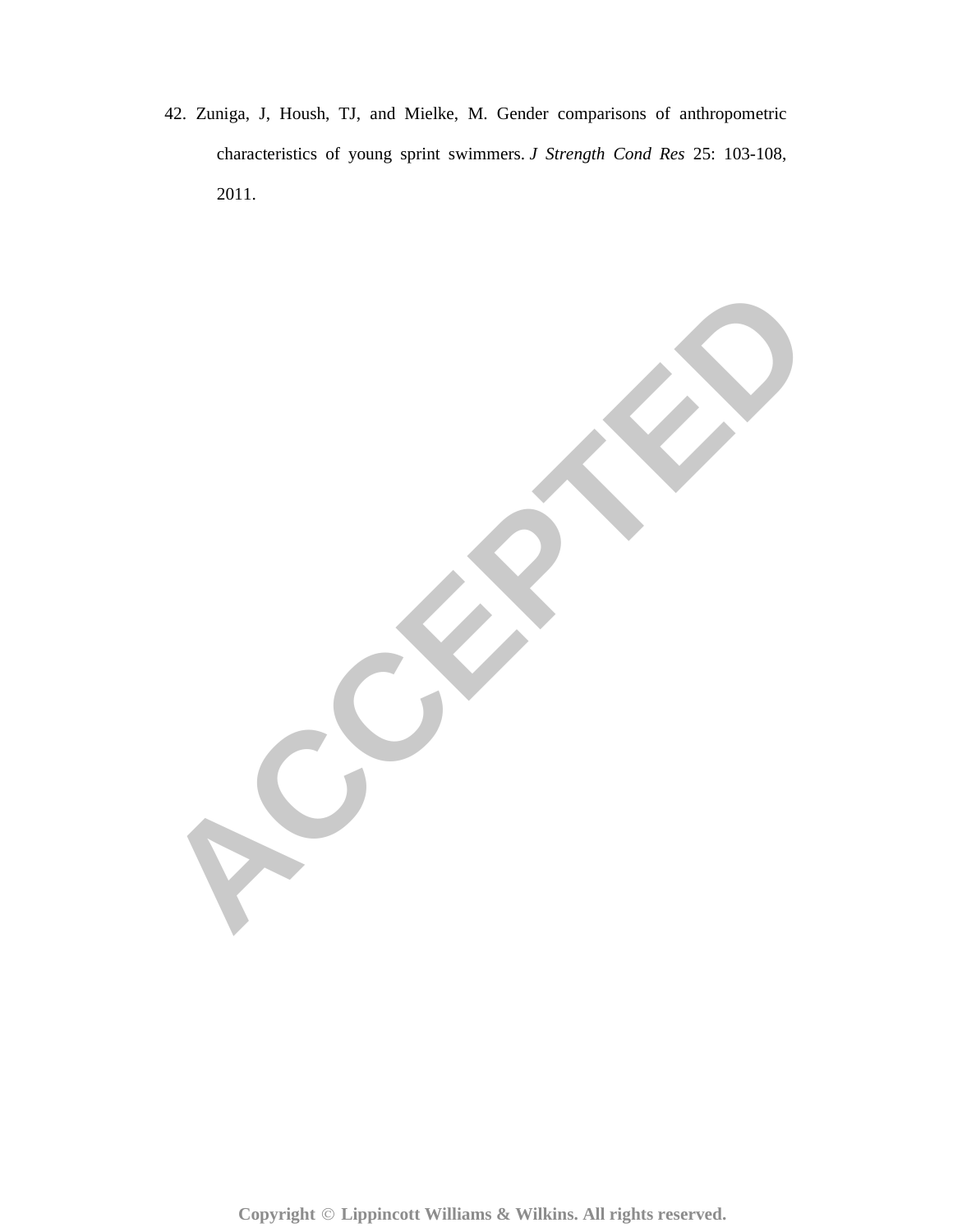| Male swimmers $(n=8)$ | Female swimmers $(n=9)$ |  |  |  |
|-----------------------|-------------------------|--|--|--|
|                       |                         |  |  |  |
| $19.4(0.7)*$          | 16.9(3.2)               |  |  |  |
|                       |                         |  |  |  |
| $181.2(4.4)$ ***      | 165.5(2.1)              |  |  |  |
| $72.6(6.5)$ ***       | 55.0(4.7)               |  |  |  |
| $22.1(1.6)*$          | 20.1(1.5)               |  |  |  |
| $61.7(11.2)$ **       | 93.4 (17.6)             |  |  |  |
|                       |                         |  |  |  |
| $41.7(3.2)$ **        | 35.5(3.9)               |  |  |  |
| $45.4(3.0)**$         | 37.9(5.3)               |  |  |  |
|                       |                         |  |  |  |
| $6.0(0.6)$ ***        | 4.0(0.5)                |  |  |  |
| $6.0(0.6)$ **         | 4.8(0.8)                |  |  |  |
| 5.2(1.6)              | 4.0(0.5)                |  |  |  |
| $5.4(0.5)$ ***        | 3.7(0.4)                |  |  |  |
| 88.8 (6.0)            | 89.5 (5.9)              |  |  |  |
| $5.8(1.0)$ **         | 4.2(0.6)                |  |  |  |
| 186.7 (14.9)***       | 129(22.4)               |  |  |  |
|                       |                         |  |  |  |
| 56.1 $(1.7)$ ***      | 65.2(4.2)               |  |  |  |
|                       |                         |  |  |  |

Table 1. Means (Standard deviations) of demographic, anthropometric, conditional, pulmonary function and performance parameters in young freestyle swimmers

 $FVC = forced vital capacity, PIF = peak inspiratory flow, FEV<sub>1</sub> = forced expiratory volume in$ the first second,  $FIV_1$  = forced inspiratory volume in the first second,  $FEV_1/FVC$  = Relationship between forced expiratory volume in the first second and forced vital capacity,  $\text{FEF}_{25\text{-}75} =$  forced expiratory flow between 25% and 75% of forced vital capacity, and  $MVV =$  maximum voluntary ventilation;  $* p < 0.05$ ;  $** p < 0.01$ ;  $*** p < 0.001$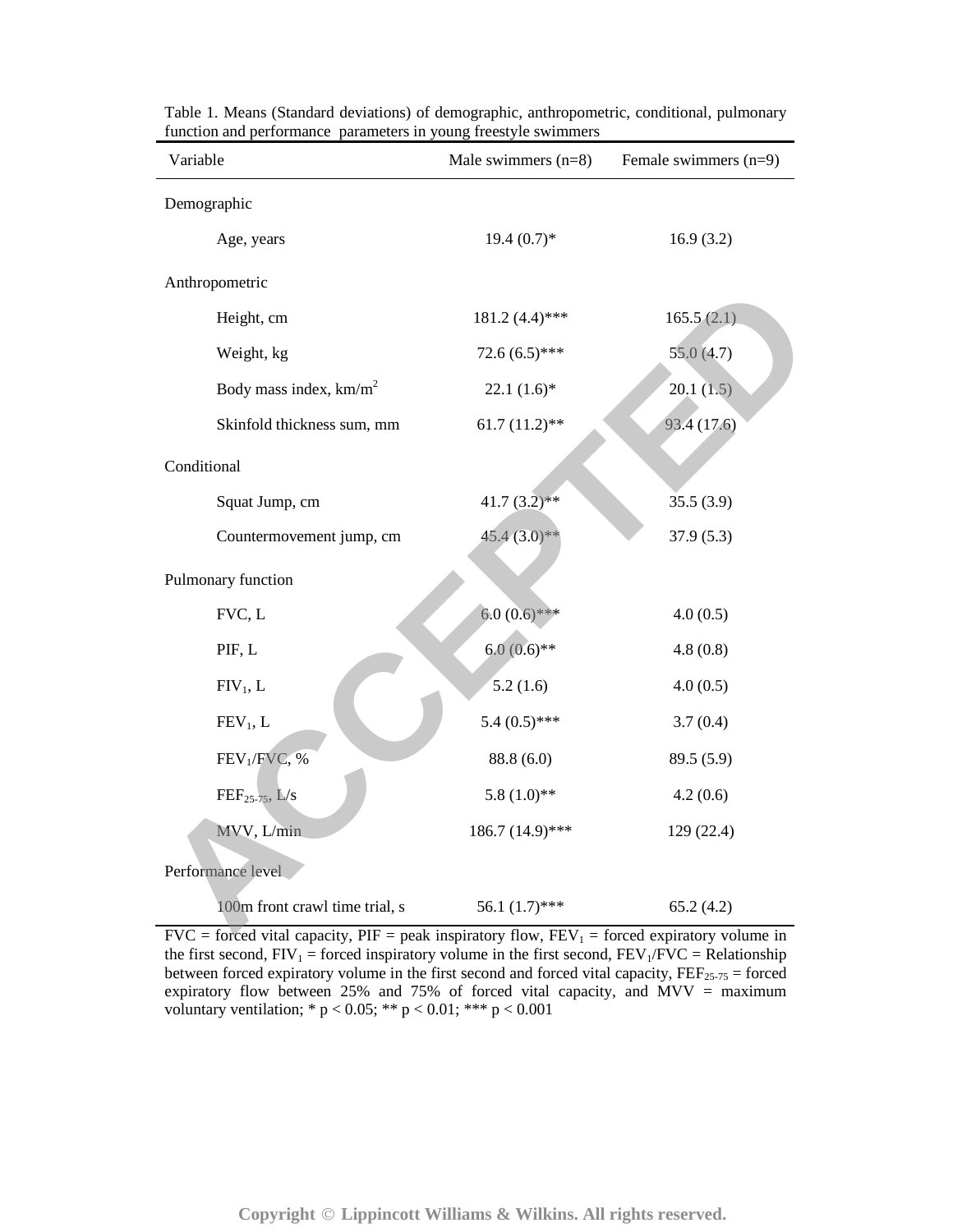| Variable                                                                                                                                                                                                                                                                                                                                                                                                                                             | Female swimmers $(n=9)$<br>Male swimmers $(n=8)$ |          |  |  |  |  |  |
|------------------------------------------------------------------------------------------------------------------------------------------------------------------------------------------------------------------------------------------------------------------------------------------------------------------------------------------------------------------------------------------------------------------------------------------------------|--------------------------------------------------|----------|--|--|--|--|--|
| Demographic                                                                                                                                                                                                                                                                                                                                                                                                                                          |                                                  |          |  |  |  |  |  |
| Age, years                                                                                                                                                                                                                                                                                                                                                                                                                                           | $-0.66$                                          | $-0.46$  |  |  |  |  |  |
| Anthropometric                                                                                                                                                                                                                                                                                                                                                                                                                                       |                                                  |          |  |  |  |  |  |
| Height, cm                                                                                                                                                                                                                                                                                                                                                                                                                                           | $-0.28$                                          | $-0.39$  |  |  |  |  |  |
| Body mass index, $\text{kg/m}^2$                                                                                                                                                                                                                                                                                                                                                                                                                     | $-0.29$                                          | 0.49     |  |  |  |  |  |
| Skinfold thickness sum, mm                                                                                                                                                                                                                                                                                                                                                                                                                           | $-0.44$                                          | 0.50     |  |  |  |  |  |
| Conditional                                                                                                                                                                                                                                                                                                                                                                                                                                          |                                                  |          |  |  |  |  |  |
| Squat Jump, cm                                                                                                                                                                                                                                                                                                                                                                                                                                       | $-0.24$                                          | $-0.09$  |  |  |  |  |  |
| Countermovement jump, cm                                                                                                                                                                                                                                                                                                                                                                                                                             | $-0.43$                                          | $-0.39$  |  |  |  |  |  |
| Pulmonary function                                                                                                                                                                                                                                                                                                                                                                                                                                   |                                                  |          |  |  |  |  |  |
| FVC, L                                                                                                                                                                                                                                                                                                                                                                                                                                               | $-0.08$                                          | $-0.72*$ |  |  |  |  |  |
| PIF, L                                                                                                                                                                                                                                                                                                                                                                                                                                               | $-0.16$                                          | $-0.23$  |  |  |  |  |  |
| $FIV_1, L$                                                                                                                                                                                                                                                                                                                                                                                                                                           | $-0.81*$                                         | $-0.76*$ |  |  |  |  |  |
| $FEV1$ , L                                                                                                                                                                                                                                                                                                                                                                                                                                           | $-0.50$                                          | $-0.65$  |  |  |  |  |  |
| FEV <sub>1</sub> /FVC, %                                                                                                                                                                                                                                                                                                                                                                                                                             | $-0.45$                                          | 0.42     |  |  |  |  |  |
| $\text{FEF}_{25-75}$ , L/s                                                                                                                                                                                                                                                                                                                                                                                                                           | $-0.58$                                          | 0.00     |  |  |  |  |  |
| MVV, L/min                                                                                                                                                                                                                                                                                                                                                                                                                                           | $-0.17$                                          | $-0.43$  |  |  |  |  |  |
| $FVC =$ forced vital capacity, PIF = peak inspiratory flow, $FEV_1 =$ forced expiratory volume in<br>the first second, $FIV_1$ = forced inspiratory volume in the first second, $FEV_1/FVC$ = Relationship<br>between forced expiratory volume in the first second and forced vital capacity, $FEF_{25-75}$ = forced<br>expiratory flow between $25\%$ and $75\%$ of forced vital capacity, and MVV = maximum<br>voluntary ventilation: $* n < 0.05$ |                                                  |          |  |  |  |  |  |

Table 2. Correlation coefficients between 100 m front crawl time performance and demographic, anthropometric, conditional, pulmonary function in young freestyle swimmers.